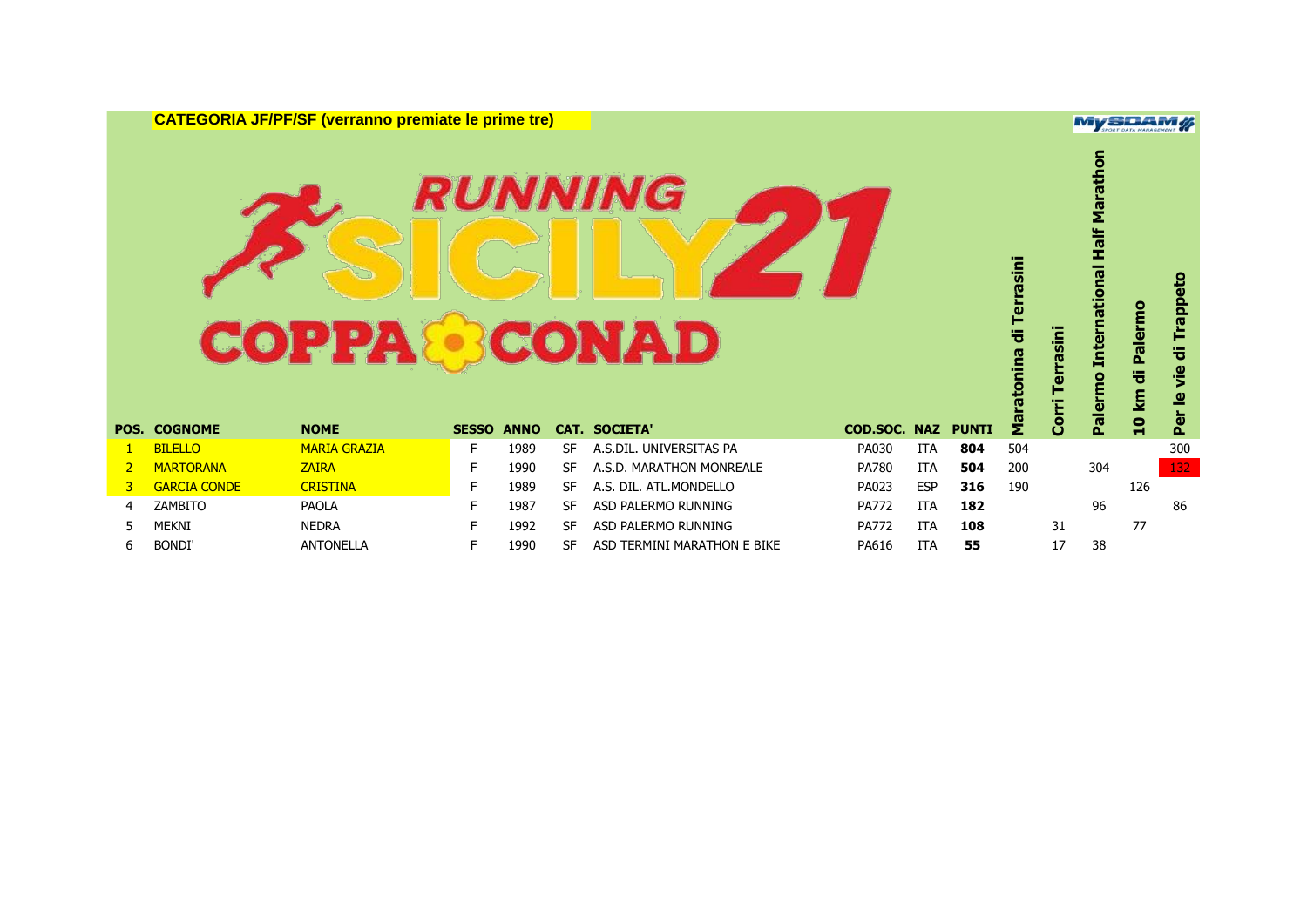| <b>CATEGORIA SF35 (verranno premiate le prime tre)</b>   |                             |                                               |                     |                   |                                                            |                                                             | MySDAM                          |                                      |
|----------------------------------------------------------|-----------------------------|-----------------------------------------------|---------------------|-------------------|------------------------------------------------------------|-------------------------------------------------------------|---------------------------------|--------------------------------------|
| <b>COPPA®CONAD</b><br><b>POS. COGNOME</b><br><b>NOME</b> | <b>SESSO</b><br><b>ANNO</b> | <i><b>RUNNING</b></i><br><b>CAT. SOCIETA'</b> | <b>COD.SOC. NAZ</b> | <b>PUNTI</b>      | rasini<br>Ter<br>Terrasini<br>등<br><b>e</b><br>Corri<br>ទី | nom<br>B<br>ēΣ<br>Half<br>tional<br><b>Inter</b><br>Palermo | km di Palermo<br>$\overline{a}$ | 1 qeri<br>튱<br><b>Je</b><br>≗<br>Per |
| <b>COLLETTI</b><br><b>IRENE</b>                          | F<br>1986                   | SF35 ASD AGEX                                 | PA756               | <b>ITA</b><br>174 |                                                            | 104                                                         |                                 | 70                                   |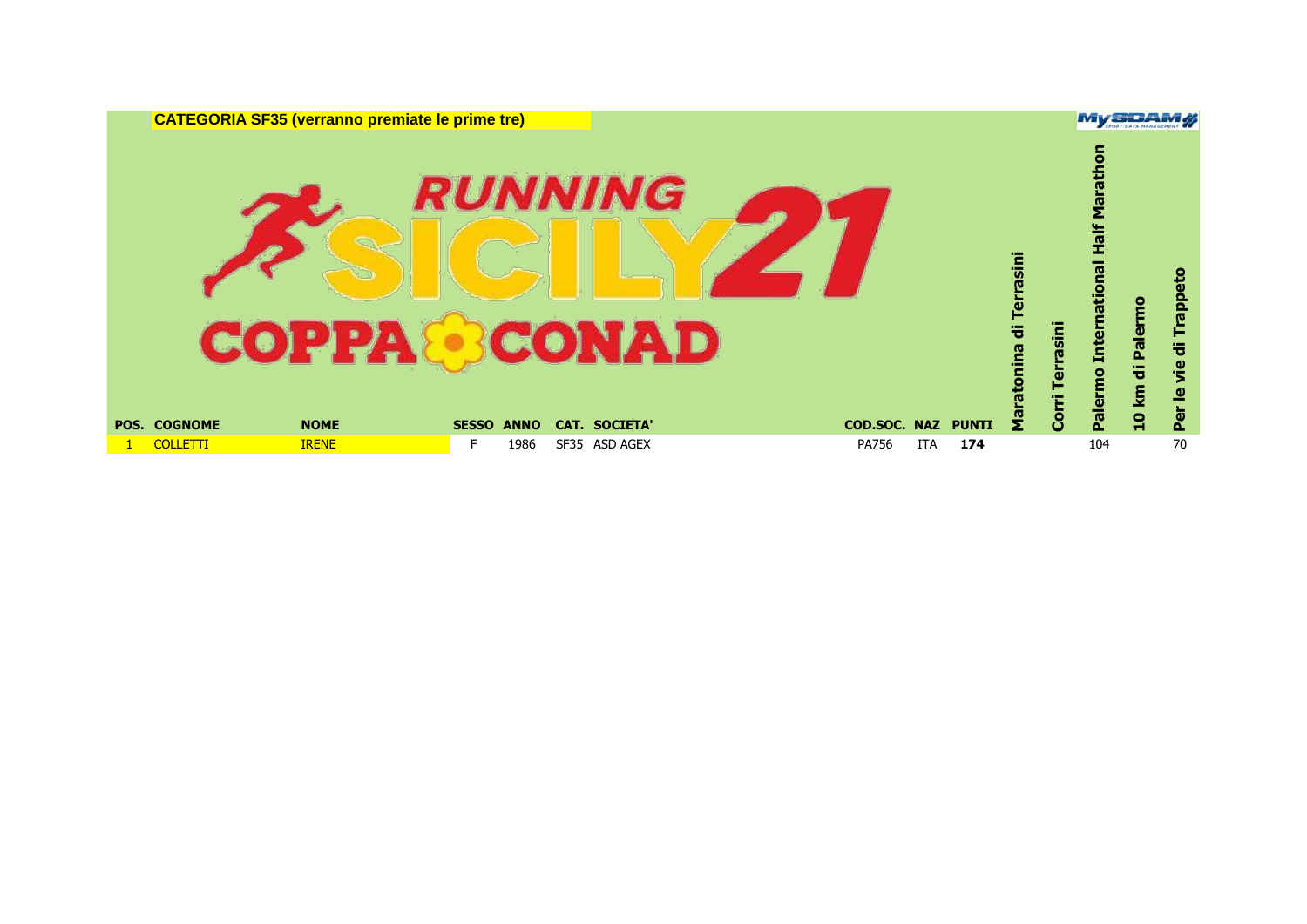**CATEGORIA SF40 (verranno premiate le prime sei)**

# **RUNNING COPPA CONAD**

|             |                     | <b>COPPA</b>    |    |                   |      | <b>CONAD</b>                     |              |            |              | Terrasini<br>등<br>ratonina |              | ational<br>Ĕ<br>e<br>E | Palermo<br>号<br>ξ | Trappeto<br>ᇂ<br>vie<br>$\overline{\mathbf{e}}$ |
|-------------|---------------------|-----------------|----|-------------------|------|----------------------------------|--------------|------------|--------------|----------------------------|--------------|------------------------|-------------------|-------------------------------------------------|
|             | <b>POS. COGNOME</b> | <b>NOME</b>     |    | <b>SESSO ANNO</b> |      | <b>CAT. SOCIETA'</b>             | COD.SOC. NAZ |            | <b>PUNTI</b> | $\bar{\mathbf{z}}$         | <b>Corri</b> | <u>paler</u>           | $\overline{a}$    | Per                                             |
|             | <b>SORVILLO</b>     | <b>SIMONA</b>   | F. | 1979              |      | SF40 A.S.D. TRINACRIA PALERMO    | PA592        | <b>ITA</b> | 800          | 354                        |              | 446                    |                   | 228                                             |
| $2^{\circ}$ | <b>STUDIALE</b>     | <b>ANNA</b>     | F. | 1981              | SF40 | G.S.D. 5 TORRI FIAMME CREMISI    | <b>TP173</b> | <b>ITA</b> | 480          | 254                        |              | 226                    |                   |                                                 |
| 3.          | <b>GAMBINO</b>      | <b>LAURA</b>    |    | 1980              |      | SF40 A.S.DIL. UNIVERSITAS PA     | PA030        | <b>ITA</b> | 448          | 288                        |              |                        |                   | 160                                             |
|             | <b>BOLOGNA</b>      | <b>CATERINA</b> |    | 1978              |      | SF40 A.S.D. PALERMO CITY RUNNERS | <b>PA768</b> | <b>ITA</b> | 286          |                            | 56           | 230                    |                   |                                                 |

**MySDAM#**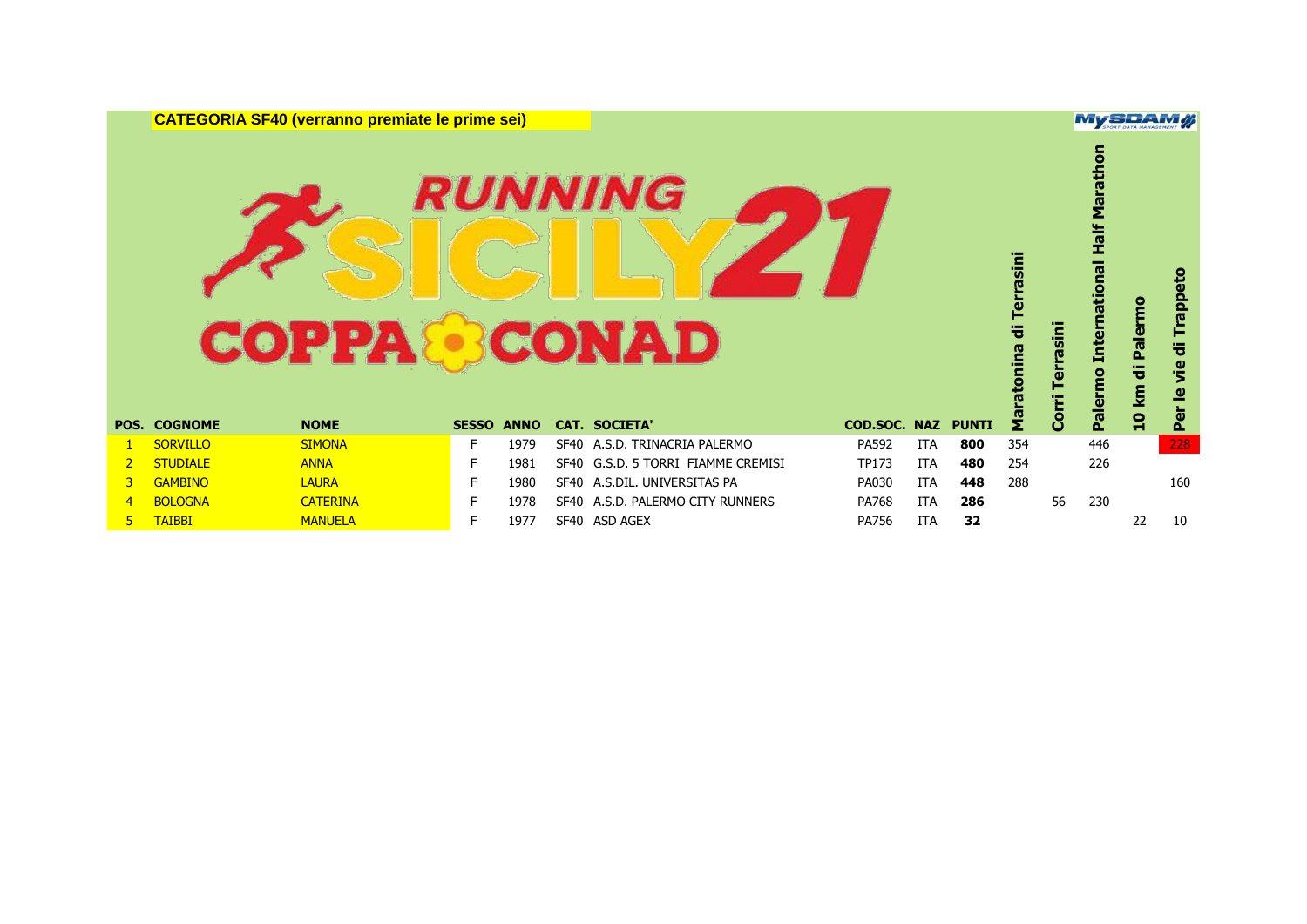**CATEGORIA SF45 (verranno premiate le prime sei)**

## **RUNNING COPPA CONAD**

|                |                     | <b>COPPA</b>    |              |             |             | <i><b>RUNNING</b></i><br><b>CONAD</b> |                     |            |              | di Terrasini<br>Maratonina | rrasin<br>Corri | Marathor<br><b>Half</b><br><b>International</b><br>Palermo | <b>Paler</b><br>÷<br><b>10 km</b> | Trappeto<br>등<br>je<br>$\overline{\bullet}$ |
|----------------|---------------------|-----------------|--------------|-------------|-------------|---------------------------------------|---------------------|------------|--------------|----------------------------|-----------------|------------------------------------------------------------|-----------------------------------|---------------------------------------------|
|                | <b>POS. COGNOME</b> | <b>NOME</b>     | <b>SESSO</b> | <b>ANNO</b> |             | <b>CAT. SOCIETA'</b>                  | <b>COD.SOC. NAZ</b> |            | <b>PUNTI</b> |                            |                 |                                                            |                                   | Per                                         |
|                | <b>LASCARI</b>      | <b>FILIPPA</b>  | E            | 1974        | <b>SF45</b> | A.S.D. TRINACRIA PALERMO              | PA592               | <b>ITA</b> | 460          | 256                        |                 |                                                            |                                   | 204                                         |
| 2 <sup>1</sup> | <b>ZISA</b>         | <b>CINZIA</b>   | F            | 1973        | <b>SF45</b> | A.S.D. TRINACRIA PALERMO              | PA592               | <b>ITA</b> | 342          | 172                        |                 |                                                            |                                   | 170                                         |
| 3              | <b>PITISI</b>       | <b>DEBORA</b>   | F.           | 1976        | SF45        | ASD EQUILIBRA RUNNING TEAM PA         | PA472               | <b>ITA</b> | 217          |                            | 49              | 168                                                        |                                   |                                             |
| $\overline{4}$ | DI NOTO             | <b>SABRINA</b>  |              | 1975        | <b>SF45</b> | ASD PALERMO RUNNING                   | <b>PA772</b>        | ITA        | 148          | 72                         |                 | 76                                                         |                                   | 46                                          |
| 5.             | <b>PROIA</b>        | <b>PATRIZIA</b> | Е            | 1973        | <b>SF45</b> | ASD PALERMO RUNNING                   | <b>PA772</b>        | <b>ITA</b> | 132          | 74                         |                 | 58                                                         |                                   |                                             |
| 6              | LA VERDE            | <b>PATRIZIA</b> |              | 1972        | <b>SF45</b> | ASD PALERMO RUNNING                   | <b>PA772</b>        | <b>ITA</b> | 120          |                            | 25              | 80                                                         |                                   | 40                                          |
|                | <b>MORELLO</b>      | MARIA           |              | 1973        |             | SF45 A.S. DIL. MARATHON ALTOFONTE     | PA290               | <b>ITA</b> | 52           | 34                         |                 |                                                            |                                   | 18                                          |

**MySDAM#**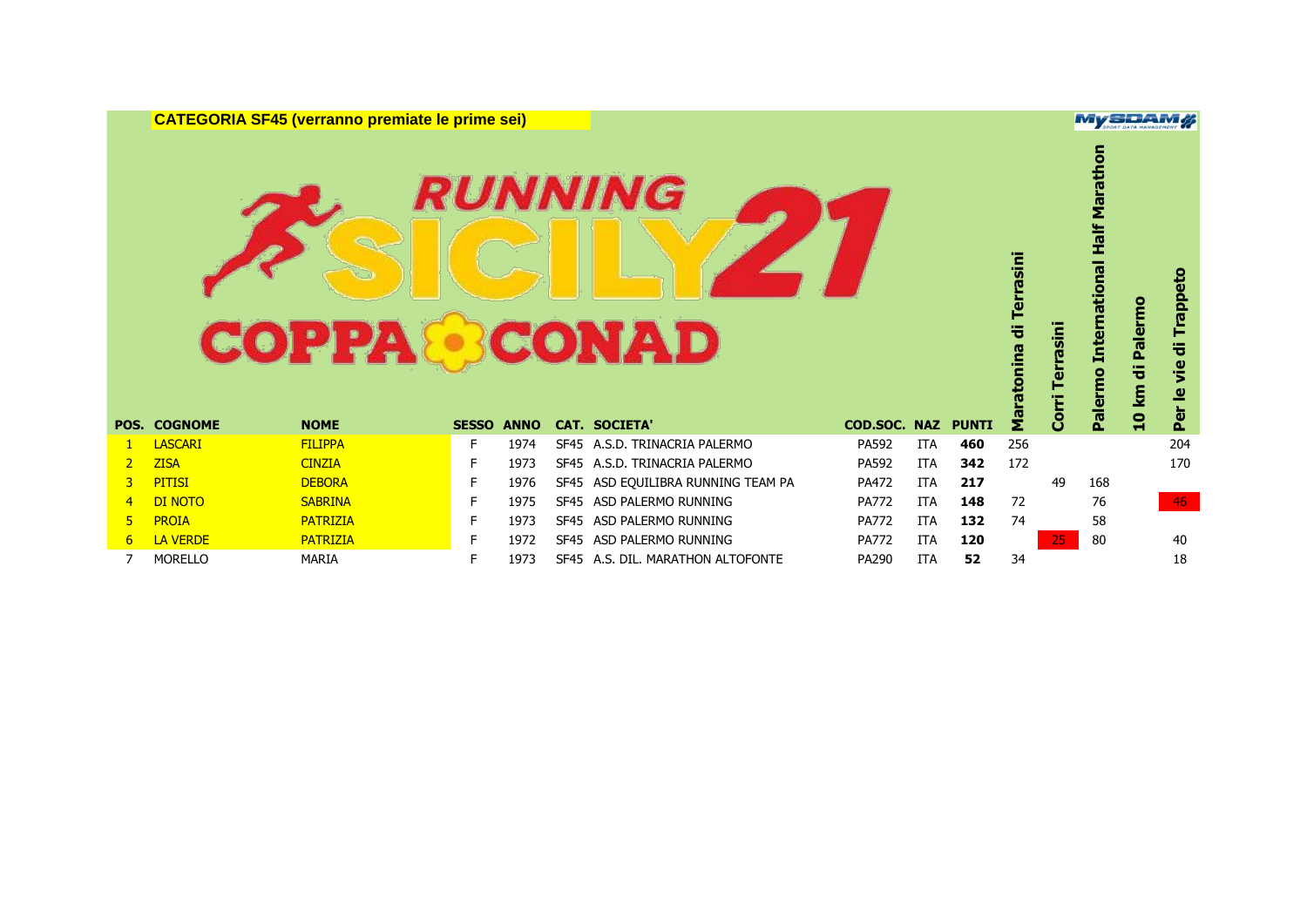**CATEGORIA SF50 (verranno premiate le prime sei)**

## **RUNNING COPPA CONAD**

|                |                     | <b>COPP</b>      |                   |      |             | <i><b>RUNNING</b></i><br>CONAD     |              |            |              | Terrasini<br>ㅎ<br>ratonina | <u>iai</u>   | <b>International Half Marathon</b><br>Palermo | Palermo<br>ᇂ<br>$\mathbf{E}$ | Trappeto<br>vie di<br>$\overline{\mathbf{e}}$ |
|----------------|---------------------|------------------|-------------------|------|-------------|------------------------------------|--------------|------------|--------------|----------------------------|--------------|-----------------------------------------------|------------------------------|-----------------------------------------------|
|                | <b>POS. COGNOME</b> | <b>NOME</b>      | <b>SESSO ANNO</b> |      |             | <b>CAT. SOCIETA'</b>               | COD.SOC. NAZ |            | <b>PUNTI</b> | 운                          | ළි           |                                               | $\mathbf{a}$                 | Per                                           |
| 1              | <b>FILIZZOLA</b>    | <b>FLORA</b>     | F.                | 1970 | SF50        | ASD POLISPORTIVA PEGASO ATHLET     | PA766        | ITA        | 446          | 226                        |              | 220                                           |                              | 118                                           |
| $\overline{2}$ | <b>MASTELLONE</b>   | <b>ANNAMARIA</b> |                   | 1970 | <b>SF50</b> | A.S.D. TRINACRIA PALERMO           | PA592        | <b>ITA</b> | 354          | 198                        |              | 156                                           |                              | 82                                            |
| 3              | <b>PATERNA</b>      | <b>GRAZIA</b>    |                   | 1969 |             | SF50 A.S.D. TRINACRIA PALERMO      | PA592        | <b>ITA</b> | 332          | 170                        |              | 162                                           |                              | 72                                            |
| 4              | <b>VERNACI</b>      | <b>ROSA RITA</b> |                   | 1968 |             | SF50 A.S.D. TRINACRIA PALERMO      | PA592        | <b>ITA</b> | 300          |                            |              |                                               | 124                          | 176                                           |
| 5              | <b>BOMMARITO</b>    | <b>ANNA</b>      |                   | 1969 |             | SF50 G.S.D. 5 TORRI FIAMME CREMISI | <b>TP173</b> | <b>ITA</b> | 257          |                            | 69           |                                               |                              | 188                                           |
| 6              | <b>ABATE</b>        | <b>SANTINA</b>   |                   | 1971 |             | SF50 PODISTICA SALEMITANA          | <b>TP642</b> | <b>ITA</b> | 169          |                            | $\mathbf{1}$ |                                               | 79                           | 90                                            |
|                | <b>ROSSI</b>        | <b>MARIA</b>     |                   | 1970 | SF50        | ASD PALERMO RUNNING                | <b>PA772</b> | <b>ITA</b> | 156          | 78                         |              | 78                                            |                              | 38                                            |
| 8              | <b>BIUNDO</b>       | <b>MARIA PIA</b> | F.                | 1970 | <b>SF50</b> | A.S.D. CLUB ATLETICA PARTINICO     | PA171        | ITA        | 102          |                            |              |                                               | 60                           | 42                                            |
| 9              | <b>ALBANESE</b>     | <b>MARIA PIA</b> | F                 | 1967 | SF50        | G.S. DIL. AMATORI PALERMO          | <b>PA018</b> | <b>ITA</b> | 44           | 16                         |              | 28                                            |                              |                                               |

**MySDAM#**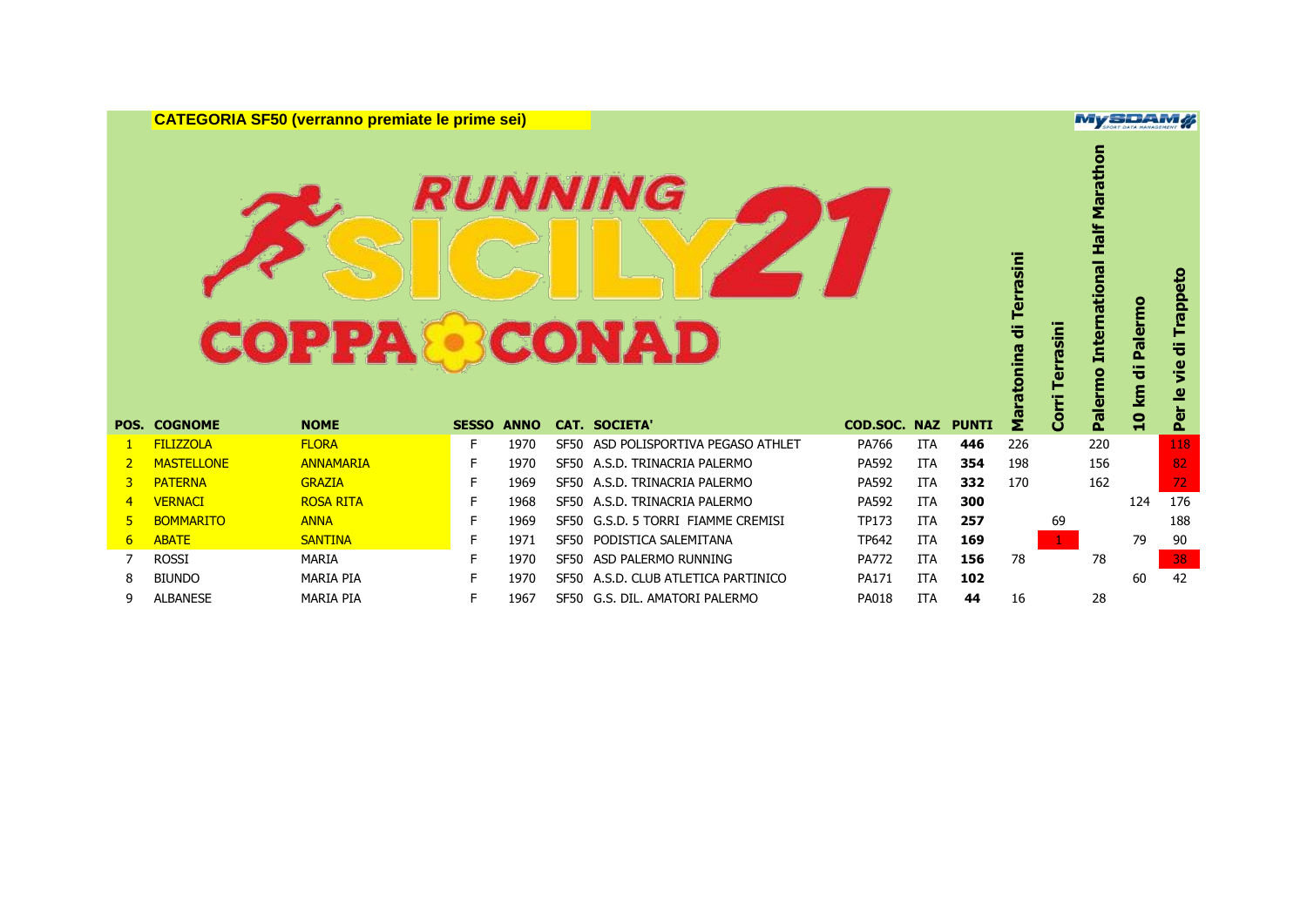**CATEGORIA SF55 (verranno premiate le prime tre)**

# **RUNNING COPPA CONAD**

|                | <b>POS. COGNOME</b> | <b>COPPA</b><br><b>NOME</b> | <b>SESSO ANNO</b> |      |             | <i><b>RUNNING</b></i><br><b>CONAD</b> | <b>COD.SOC. NAZ</b> |            | <b>PUNTI</b> | rasini<br>ē<br>ទឹ | lise1<br>Corri | Marai<br>Half<br>ational<br><b>Inter</b><br>Palermo | Palermo<br>등<br><b>10 km</b> | o<br>Trapp<br>ᇂ<br><u>je</u><br>₫<br>$\overline{a}$ |
|----------------|---------------------|-----------------------------|-------------------|------|-------------|---------------------------------------|---------------------|------------|--------------|-------------------|----------------|-----------------------------------------------------|------------------------------|-----------------------------------------------------|
|                |                     |                             |                   |      |             | <b>CAT. SOCIETA'</b>                  |                     |            |              |                   |                |                                                     |                              |                                                     |
|                | <b>GIANGRECO</b>    | <b>MARIA</b>                | F.                | 1962 |             | SF55 A.S. DIL. MARATHON ALTOFONTE     | PA290               | <b>ITA</b> | 654          | 306               |                | 348                                                 |                              |                                                     |
| $\overline{2}$ | <b>MANCUSO</b>      | <b>MARIA CRISTINA</b>       | F.                | 1965 |             | SF55 A.S.D. SPORTAMATORI PARTINICO    | <b>PA524</b>        | <b>ITA</b> | 330          | 120               |                | 210                                                 |                              | 78                                                  |
| 3              | <b>PERTICAROLI</b>  | <b>VALERIA</b>              | F.                | 1965 |             | SF55 A.S.D. TRINACRIA PALERMO         | PA592               | <b>ITA</b> | 140          |                   |                |                                                     |                              |                                                     |
| 4              |                     |                             |                   |      |             |                                       |                     |            |              |                   |                |                                                     | 82                           | 58                                                  |
|                | <b>PETRUSO</b>      | <b>ANTONELLA</b>            | F.                | 1964 | <b>SF55</b> | A.S.D. CLUB ATLETICA PARTINICO        | PA171               | <b>ITA</b> | 132          |                   |                |                                                     | 70                           | 62                                                  |

**MySDAM#**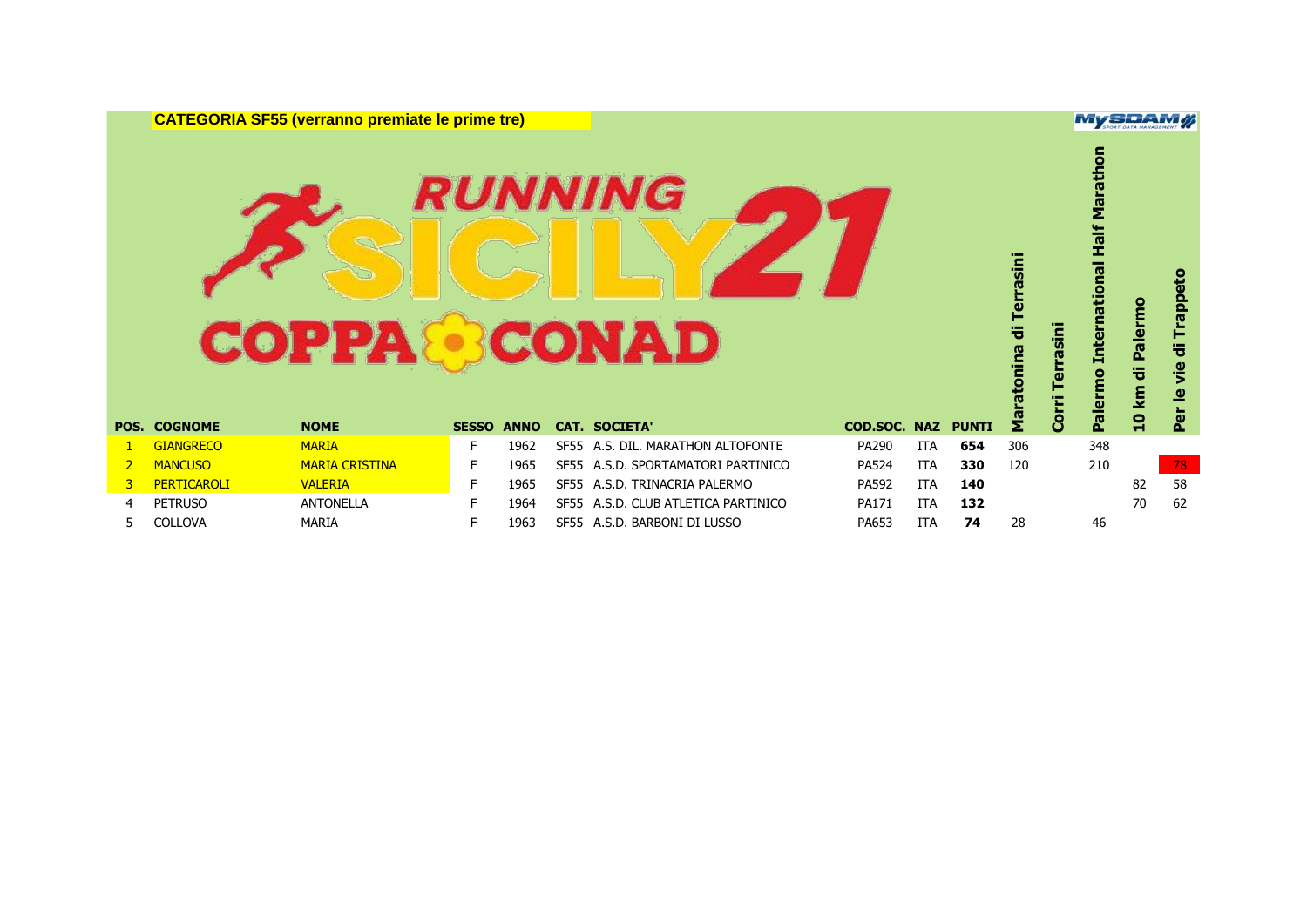| <b>CATEGORIA SF65 (verranno premiate le prime tre)</b>   |                                                      |      |                          |                     |            |              |    |                | <b>MySDAM#</b>                                                       |                  |                                             |
|----------------------------------------------------------|------------------------------------------------------|------|--------------------------|---------------------|------------|--------------|----|----------------|----------------------------------------------------------------------|------------------|---------------------------------------------|
| <b>COPPA®CONAD</b><br><b>POS. COGNOME</b><br><b>NOME</b> | <i><b>RUNNING</b></i><br><b>SESSO</b><br><b>ANNO</b> |      | <b>CAT. SOCIETA'</b>     | <b>COD.SOC. NAZ</b> |            | <b>PUNTI</b> | 울  | rasin<br>Corri | $\bullet$<br>Half<br><b>Deno</b><br>D<br>Inter<br>rmo<br><u>pale</u> | 10 km di Palermo | ldeu <u>l</u><br>등<br><u>je</u><br>₫<br>Per |
| <b>MARIA CLARA</b><br><b>MINAGRA</b>                     | 1953<br>F.                                           | SF65 | A.S.D. TRINACRIA PALERMO | PA592               | <b>ITA</b> | 116          | 68 |                |                                                                      |                  | 48                                          |

<u> Andrew Allen and Allen and Allen and Allen and Allen and Allen and Allen and Allen and Allen and Allen and Allen and Allen and Allen and Allen and Allen and Allen and Allen and Allen and Allen and Allen and Allen and All</u>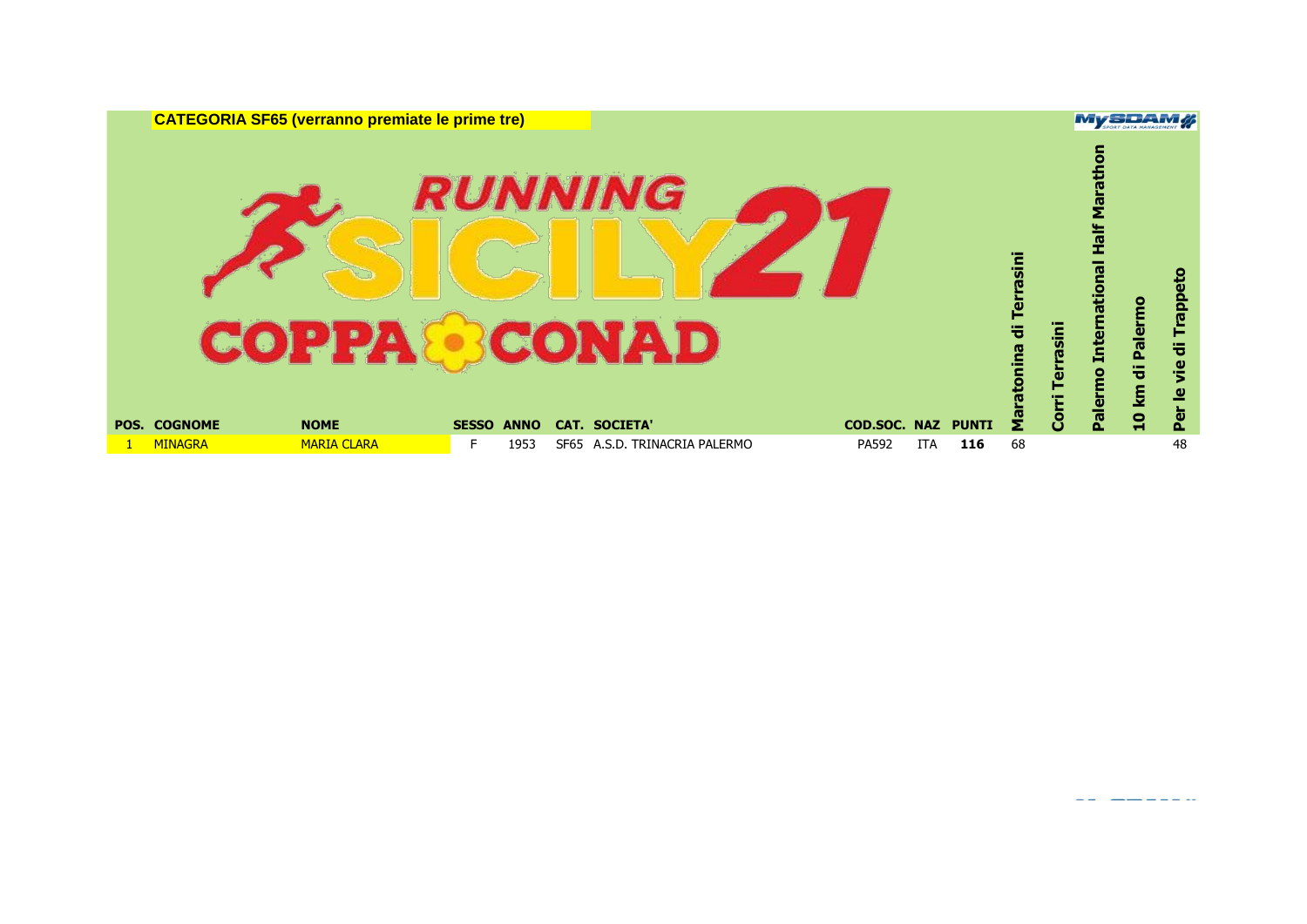**CATEGORIA JM/PM/SM (verranno premiati i primi tre)**

## **RUNNING COPPA CONAD**

|                |                        | <b>COPPA</b>      |              |             |           | <i><b>RUNNING</b></i><br>CONAD |                     |            |              | Terrasini<br>ᢣ<br>ratonina | rrasin<br>Corri Te | Marathon<br><b>mational Half</b><br><b>Inter</b><br>Palermo | Palermo<br>km di | rappeto<br>ᇂ<br>yie<br>$\overline{\mathbf{e}}$<br>Per |
|----------------|------------------------|-------------------|--------------|-------------|-----------|--------------------------------|---------------------|------------|--------------|----------------------------|--------------------|-------------------------------------------------------------|------------------|-------------------------------------------------------|
|                | <b>POS. COGNOME</b>    | <b>NOME</b>       | <b>SESSO</b> | <b>ANNO</b> |           | <b>CAT. SOCIETA</b>            | <b>COD.SOC. NAZ</b> |            | <b>PUNTI</b> | 륍                          |                    |                                                             | $\overline{a}$   |                                                       |
|                | <b>ARENA</b>           | <b>GIOVANNI</b>   | м            | 1992        | <b>SM</b> | A.S.D.POL. TEAM F. INGARGIOLA  | TP692               | <b>ITA</b> | 1076         | 522                        |                    | 554                                                         |                  | 352                                                   |
| $\overline{2}$ | <b>GRECO</b>           | <b>GIUSEPPE</b>   | M            | 1989        | SM.       | ASD POLISPORTIVA PEGASO ATHLET | PA766               | <b>ITA</b> | 932          | 432                        |                    | 500                                                         |                  |                                                       |
| 3              | <b>CUCCHIARA</b>       | <b>DARIO</b>      | M            | 1987        | SM.       | A.S.D. SPORTAMATORI PARTINICO  | <b>PA524</b>        | ITA        | 888          | 528                        |                    |                                                             |                  | 360                                                   |
| 4              | <b>GARGAGLIANO</b>     | <b>FRANCESCO</b>  | M            | 1987        | <b>SM</b> | <b>RUN CARD</b>                |                     | <b>ITA</b> | 818          | 342                        |                    | 476                                                         |                  |                                                       |
| 5.             | <b>RANDAZZO</b>        | <b>TULLIO</b>     | M            | 1989        | <b>SM</b> | A.S.D. CLUB ATLETICA PARTINICO | PA171               | <b>ITA</b> | 666          | 392                        |                    |                                                             |                  | 274                                                   |
| 6              | <b>SERRA</b>           | <b>ALESSANDRO</b> | M            | 1993        | <b>SM</b> | A.S.D.POL. TEAM F. INGARGIOLA  | TP692               | <b>ITA</b> | 294          |                            |                    |                                                             | $\overline{2}$   | 292                                                   |
|                | <b>AGLIERI RINELLA</b> | <b>UGO</b>        | M            | 1995        | <b>SM</b> | ASD TERMINI MARATHON E BIKE    | PA616               | <b>ITA</b> | 177          |                            | 53                 | 124                                                         |                  |                                                       |
| 8              | <b>PAMPALONE</b>       | <b>VITANGELO</b>  | M            | 1990        | <b>SM</b> | <b>ASD AGEX</b>                | <b>PA756</b>        | <b>ITA</b> | 133          |                            |                    |                                                             | 27               | 106                                                   |
| 9              | PASSAFIUME             | <b>FRANCESCO</b>  | М            | 1989        | <b>SM</b> | ASD TERMINI MARATHON E BIKE    | PA616               | <b>ITA</b> | 37           |                            |                    | 36                                                          |                  |                                                       |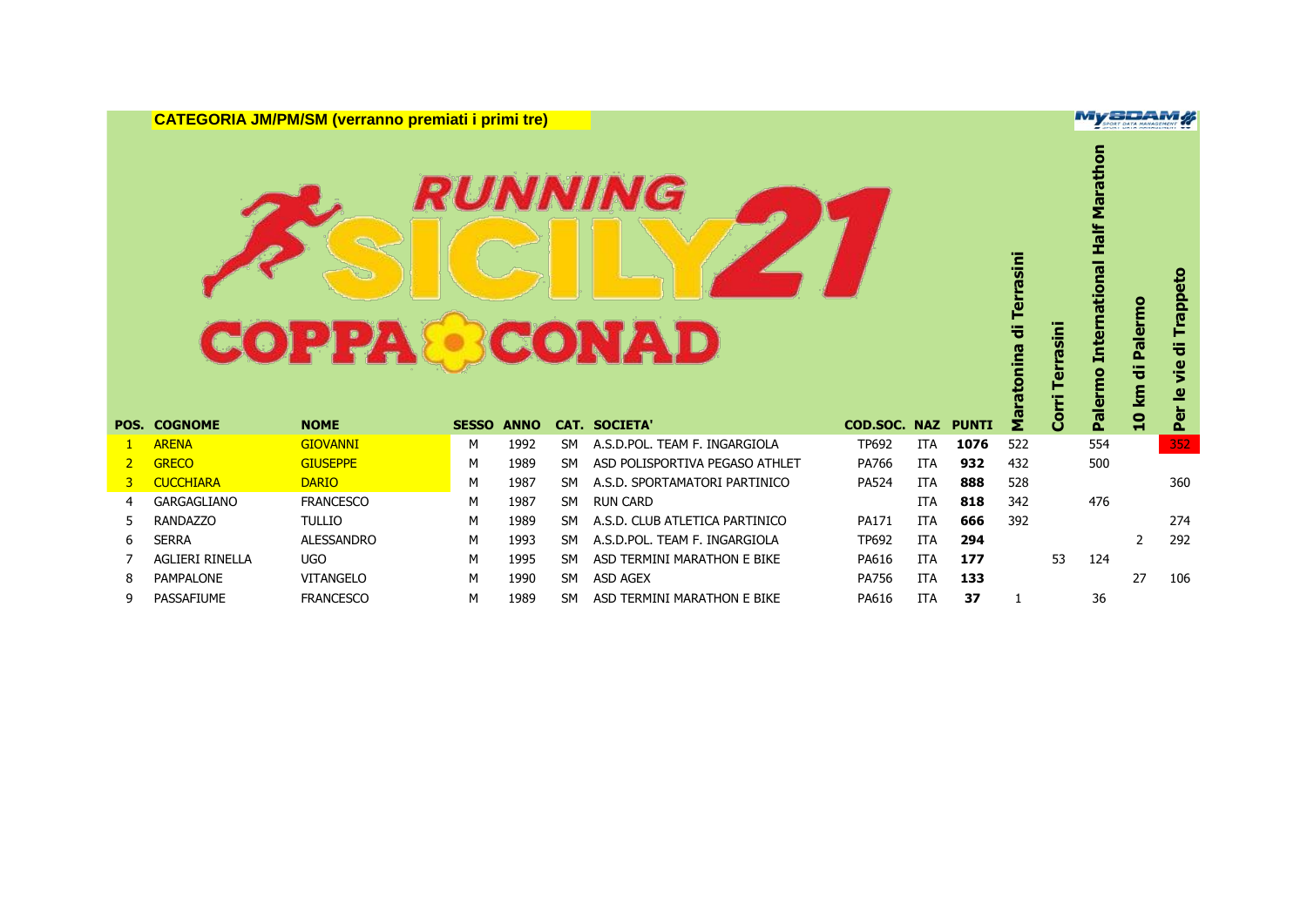**CATEGORIA SM35 (verranno premiati i primi tre)**

## **RUNNING COPPA CONAD**

| POS.           | <b>COGNOME</b>   | <b>COPPA &amp; CONAD</b><br><b>NOME</b> | <b>SESSO ANNO</b> |      | <i><b>RUNNING</b></i><br><b>CAT. SOCIETA'</b> | COD.SOC. NAZ |            | <b>PUNTI</b> | Maratonina di Terrasini | errasini<br><b>Corri</b> | Palermo International Half Marathon | 10 km di Palermo | vie di Trappeto<br>Per le |
|----------------|------------------|-----------------------------------------|-------------------|------|-----------------------------------------------|--------------|------------|--------------|-------------------------|--------------------------|-------------------------------------|------------------|---------------------------|
| -1             | <b>LA PLACA</b>  | <b>NATALE</b>                           | м                 | 1985 | SM35 ASD PALERMO RUNNING                      | <b>PA772</b> | <b>ITA</b> | 876          | 404                     |                          | 472                                 |                  | 296                       |
| $\overline{2}$ | <b>MURATORE</b>  | <b>ANTONINO</b>                         | м                 | 1984 | SM35 A.S.DIL. UNIVERSITAS PA                  | PA030        | <b>ITA</b> | 862          | 536                     |                          |                                     |                  | 326                       |
| 3              | <b>CAROLLO</b>   | <b>FILIPPO</b>                          | м                 | 1986 | SM35 A.S. DIL. ATL.MONDELLO                   | PA023        | <b>ITA</b> | 848          | 362                     |                          | 486                                 |                  |                           |
| 4              | CAMMARATA        | <b>FABIO</b>                            | м                 | 1984 | SM35 ASD AGEX                                 | PA756        | <b>ITA</b> | 844          | $\mathbf{1}$            |                          | 506                                 |                  | 338                       |
| 5              | <b>COLLICA</b>   | <b>FERDINANDO</b>                       | м                 | 1982 | SM35 A.S.DIL. UNIVERSITAS PA                  | PA030        | <b>ITA</b> | 816          | 506                     |                          |                                     |                  | 310                       |
| 6              | LO IACONO        | ANGELO                                  | M                 | 1984 | SM35 A.S.D. MARATHON MONREALE                 | <b>PA780</b> | <b>ITA</b> | 776          |                         |                          | 470                                 |                  | 306                       |
| 7              | <b>RANDAZZO</b>  | <b>FRANCESCO</b>                        | м                 | 1984 | SM35 A.S.D. SPORTAMATORI PARTINICO            | <b>PA524</b> | <b>ITA</b> | 762          |                         | 82                       | 448                                 |                  | 314                       |
| 8              | <b>SPINA</b>     | <b>FABIO</b>                            | M                 | 1985 | SM35 ASD MEDIA@                               | PA453        | <b>ITA</b> | 694          | 424                     |                          | $\mathbf{1}$                        |                  | 270                       |
| 9              | LA CORTE         | <b>IGNAZIO</b>                          | M                 | 1985 | SM35 ASD TERMINI MARATHON E BIKE              | PA616        | <b>ITA</b> | 642          | 318                     |                          | 324                                 |                  |                           |
| 10             | <b>MESSINA</b>   | <b>VITO</b>                             | M                 | 1983 | SM35 A.S.D. SPORTAMATORI PARTINICO            | <b>PA524</b> | <b>ITA</b> | 616          |                         | 66                       | 402                                 |                  | 214                       |
| 11             | <b>GIANNONE</b>  | <b>MATTEO</b>                           | M                 | 1985 | SM35 ASD PALERMO RUNNING                      | <b>PA772</b> | <b>ITA</b> | 518          | 232                     |                          | 286                                 |                  |                           |
| 12             | <b>VILLAROSA</b> | <b>GIOVANNI</b>                         | M                 | 1983 | SM35 A.S.D. CLUB ATLETICA PARTINICO           | <b>PA171</b> | <b>ITA</b> | 506          |                         | 85                       |                                     | 156              | 350                       |
| 13             | <b>RICCOBONO</b> | <b>ROBERTO</b>                          | M                 | 1983 | SM35 A.S.D. MARATHON MONREALE                 | <b>PA780</b> | <b>ITA</b> | 468          |                         |                          | 272                                 |                  | 196                       |
| 14             | <b>MACRI</b>     | <b>GIUSEPPE</b>                         | M                 | 1985 | SM35 ASD POLISPORTIVA PEGASO ATHLET           | PA766        | <b>ITA</b> | 444          | 298                     |                          |                                     | 146              |                           |
| 15             | <b>FICARRA</b>   | <b>GIUSEPPE</b>                         | м                 | 1985 | SM35 A.S.DIL. UNIVERSITAS PA                  | PA030        | <b>ITA</b> | 441          | 1                       |                          | 440                                 |                  |                           |
| 16             | <b>OCEANO</b>    | <b>FRANCESCO</b>                        | м                 | 1984 | SM35 A.S.D. CLUB ATLETICA PARTINICO           | PA171        | <b>ITA</b> | 367          |                         | 78                       |                                     | 127              | 240                       |
| 17             | <b>VIOLA</b>     | <b>GAETANO</b>                          | M                 | 1983 | SM35 A.S.D. CLUB ATLETICA PARTINICO           | PA171        | <b>ITA</b> | 307          |                         | 63                       |                                     |                  | 244                       |

**MySDAM#**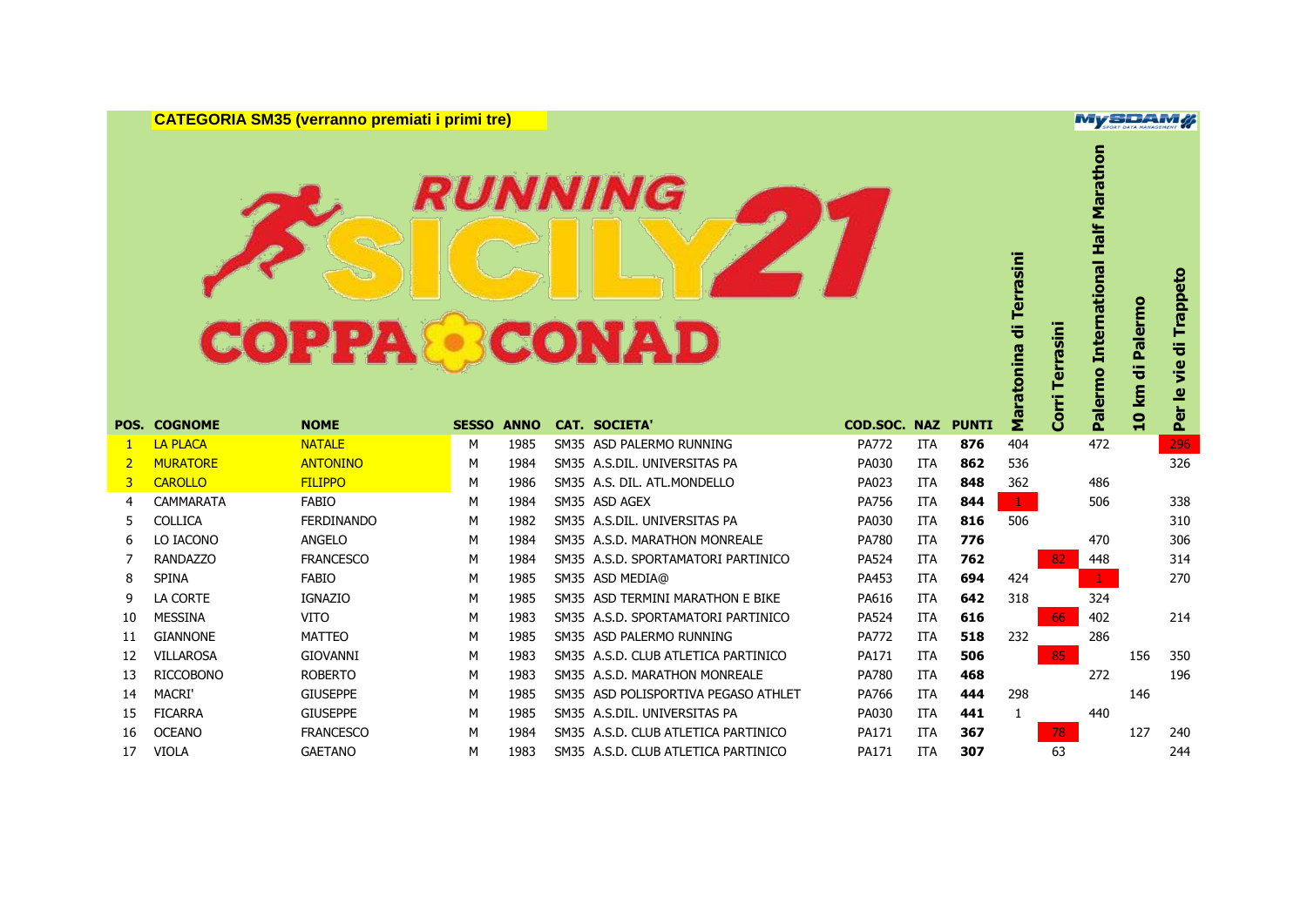**CATEGORIA SM40 (verranno premiati i primi sei)**

## **RUNNING COPPA CONAD**

|                |                     | <b>COPPA &amp; CONAD</b> |              |             | <i><b>RUNNING</b></i>               |              |            |              | Maratonina di Terrasini | Corri Terrasini | Palermo International Half Marathon | Palermo<br>10 km di | Trappeto<br>ë<br>$\frac{1}{2}$<br>Per le |
|----------------|---------------------|--------------------------|--------------|-------------|-------------------------------------|--------------|------------|--------------|-------------------------|-----------------|-------------------------------------|---------------------|------------------------------------------|
|                | <b>POS. COGNOME</b> | <b>NOME</b>              | <b>SESSO</b> | <b>ANNO</b> | <b>CAT. SOCIETA'</b>                | COD.SOC. NAZ |            | <b>PUNTI</b> |                         |                 |                                     |                     |                                          |
| 1              | <b>TONA</b>         | <b>FRANCESCO PAOLO</b>   | M            | 1977        | SM40 A.S.DIL. PALERMO H. 13,30      | PA160        | <b>ITA</b> | 1088         | 538                     |                 | 550                                 |                     | 330                                      |
| $\overline{2}$ | <b>NOTO</b>         | <b>DANIELE</b>           | M            | 1979        | SM40 A.S.D. CLUB ATLETICA PARTINICO | <b>PA171</b> | <b>ITA</b> | 974          | 472                     |                 | 502                                 |                     |                                          |
| 3              | <b>BELVISO</b>      | <b>MARCELLO</b>          | м            | 1979        | SM40 ASD POLISPORTIVA PEGASO ATHLET | PA766        | <b>ITA</b> | 872          | 382                     |                 | 490                                 |                     |                                          |
| $\overline{4}$ | LO RE               | <b>SIMONE</b>            | M            | 1981        | SM40 A.S.D. MARATHON MONREALE       | PA780        | <b>ITA</b> | 814          | $\mathbf{1}$            |                 | 510                                 |                     | 304                                      |
| 5              | <b>LO BAIDO</b>     | <b>BARTOLOMEO</b>        | M            | 1980        | SM40 A.S.D. SPORTAMATORI PARTINICO  | <b>PA524</b> | <b>ITA</b> | 774          | 398                     |                 | 376                                 |                     | 242                                      |
| 6              | <b>EMANUELE</b>     | <b>GIULIO</b>            | M            | 1980        | SM40 ASD AGEX                       | PA756        | <b>ITA</b> | 740          | 358                     |                 | 382                                 |                     |                                          |
| 7              | <b>INGARGIOLA</b>   | <b>GIUSEPPE</b>          | M            | 1979        | SM40 RUN CARD                       |              | <b>ITA</b> | 686          | 272                     |                 | 414                                 |                     |                                          |
| 8              | <b>MORANDO</b>      | <b>GIUSEPPE</b>          | M            | 1981        | SM40 ASD TERMINI MARATHON E BIKE    | PA616        | <b>ITA</b> | 564          | 242                     |                 | 322                                 |                     |                                          |
| 9              | <b>RIZZO</b>        | <b>ANTONINO PAOLO</b>    | M            | 1978        | SM40 A.S. DIL. MARATHON ALTOFONTE   | PA290        | <b>ITA</b> | 495          | $\mathbf{1}$            |                 | 494                                 |                     |                                          |
| 10             | <b>LOPES</b>        | <b>FABRIZIO</b>          | M            | 1980        | SM40 ASD PALERMO RUNNING            | <b>PA772</b> | ITA        | 486          |                         | 74              | 412                                 |                     |                                          |
| 11             | <b>CANNATA</b>      | <b>ANTONINO</b>          | м            | 1977        | SM40 ASD POLISPORTIVA PEGASO ATHLET | PA766        | <b>ITA</b> | 463          | 1                       |                 | 462                                 |                     |                                          |
| 12             | <b>IPPOLITO</b>     | <b>ANTONINO</b>          | M            | 1980        | SM40 A.S.D.POL. TEAM F. INGARGIOLA  | TP692        | <b>ITA</b> | 462          | 278                     |                 |                                     |                     | 184                                      |
| 13             | <b>CALANDRA</b>     | <b>SALVATORE</b>         | M            | 1977        | SM40 A.S.D. SPORTAMATORI PARTINICO  | <b>PA524</b> | ITA        | 408          | $\mathbf{1}$            |                 | 208                                 |                     | 200                                      |
| 14             | <b>CHIRCO</b>       | <b>MARIO</b>             | M            | 1979        | SM40 ASD L.I.P.A. ATLETICA ALCAMO   | <b>TP152</b> | ITA        | 366          | 238                     |                 |                                     |                     | 128                                      |
| 15             | <b>LEONE</b>        | <b>ANTONINO</b>          | M            | 1979        | SM40 A.S.D. MARATHON MONREALE       | <b>PA780</b> | <b>ITA</b> | 292          | 90                      |                 | 202                                 |                     |                                          |
| 16             | <b>GREGORIANO</b>   | <b>ANGELO</b>            | M            | 1979        | SM40 A.S.D. CLUB ATLETICA PARTINICO | <b>PA171</b> | <b>ITA</b> | 285          |                         | 73              |                                     |                     | 212                                      |
| 17             | <b>SGROI</b>        | <b>VINCENZO</b>          | M            | 1978        | SM40 A.S.D. CLUB ATLETICA PARTINICO | PA171        | <b>ITA</b> | 281          | 222                     |                 |                                     | 59                  |                                          |
| 18             | <b>ANGELONE</b>     | <b>ANGELO</b>            | M            | 1980        | SM40 A.S.D.POL. TEAM F. INGARGIOLA  | TP692        | <b>ITA</b> | 220          |                         |                 |                                     | 64                  | 156                                      |
| 19             | <b>TURDO</b>        | <b>ALESSANDRO</b>        | M            | 1978        | SM40 A.S.D. CLUB ATLETICA PARTINICO | PA171        | <b>ITA</b> | 208          |                         | 68              |                                     |                     | 140                                      |

**MySDAM#**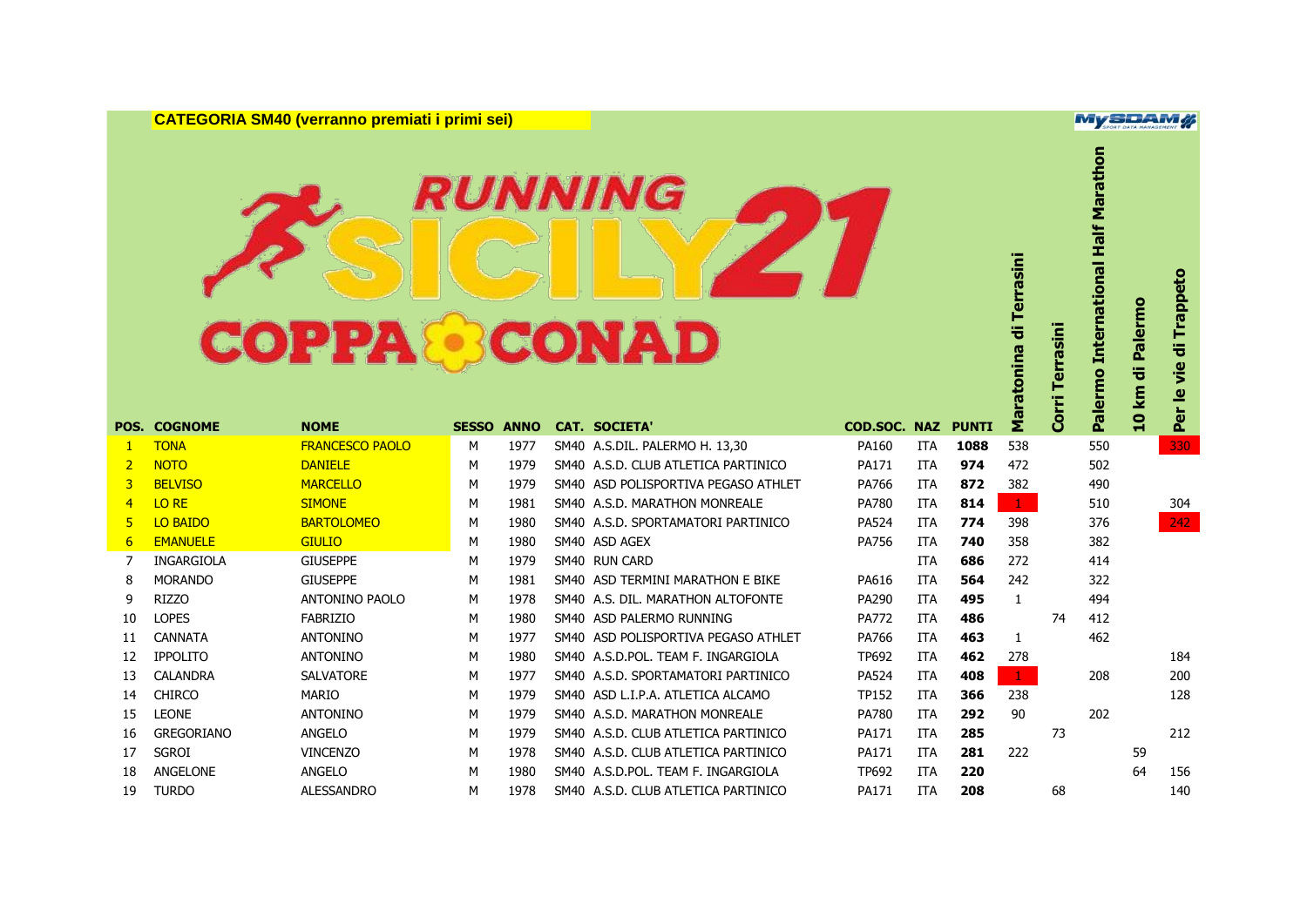| 20 | PAGLIARO     | <b>ROBERTO</b>   | м | 1979 | SM40 NOW TEAM A.S.D.                | PA789        | <b>TTA</b> | 176 |     | 67 | 109 |
|----|--------------|------------------|---|------|-------------------------------------|--------------|------------|-----|-----|----|-----|
| 21 | COSSENTINO   | <b>ANTONIO</b>   | м | 1981 | SM40 A.S.D. SPORTAMATORI PARTINICO  | <b>PA524</b> | TTA        | 144 |     | 32 | 112 |
| 22 | RANALDI      | <b>PLINIO</b>    | м | 1977 | SM40 A.S.D. CLUB ATLETICA PARTINICO | PA171        | <b>TTA</b> | 136 |     | 76 | 60  |
| 23 | Turdo        | <b>SALVATORE</b> | м | 1981 | SM40 A.S.D. CLUB ATLETICA PARTINICO | PA171        | ITA        | 122 |     | 70 | 52  |
| 24 | GIALLOMBARDO | <b>ALESSIO</b>   | м | 1979 | SM40 A.S.D. MARATHON MONREALE       | <b>PA780</b> | ITA        | 120 | -92 |    | 28  |
| 25 | <b>ROMEO</b> | DARIO            | м | 1980 | SM40 ASD AGEX                       | <b>PA756</b> | <b>ITA</b> | 99  |     |    | 98  |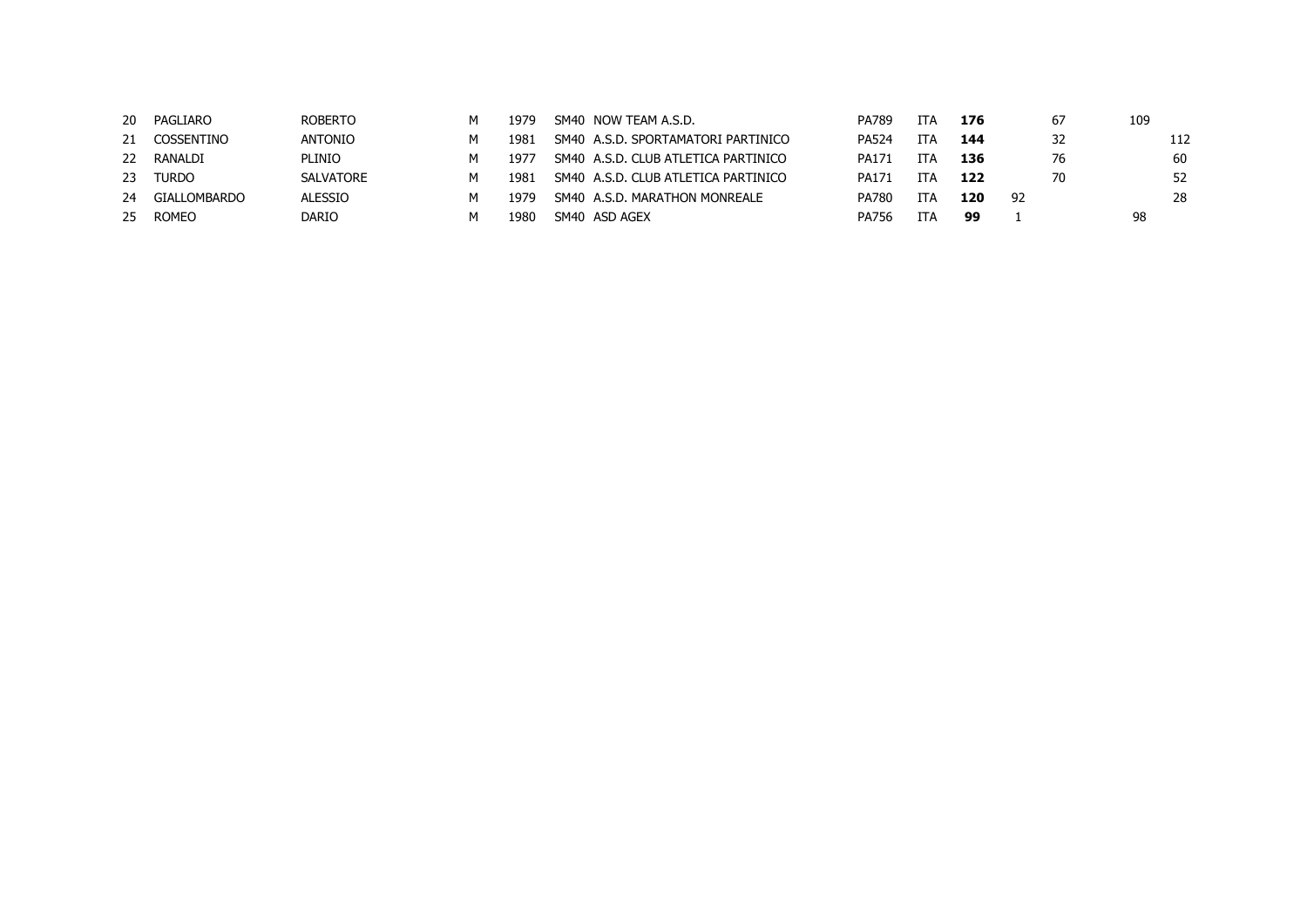**CATEGORIA SM45 (verranno premiati i primi sei)**

### **RUNNING COPPA CONAD**

**Palermo International Half Marathon** Maratonina di Terrasini **Maratonina di Terrasini** Per le vie di Trappeto **Per le vie di Trappeto 10 km di Palermo Corri Terrasini** Palermo  $km$ Corri  $\overline{q}$ **POS. COGNOME NOME SESSO ANNO CAT. SOCIETA' COD.SOC. NAZ PUNTI** SCAVONE ANDREA M 1974 SM45 A.S.D.POL. TEAM F. INGARGIOLA TP692 ITA **1010** 474 536 348 MESSINA GASPARE M 1972 SM45 A.S.D.POL. TEAM F. INGARGIOLA TP692 ITA **996** 468 528 BERTUCCIO TOMMASO SALVATORE M 1972 SM45 G.S. DIL. AMATORI PALERMO PA018 ITA **948** 436 512 210 SOFFIETTO GIOVANNI M 1973 SM45 A.S.DIL. UNIVERSITAS PA PA030 ITA **904** 546 358 DI GAETANO SALVATORE M 1973 SM45 A.S.D. CLUB ATLETICA PARTINICO PA171 ITA **894** 452 442 272 INSINGO VINCENZO CALOGERO M 1976 SM45 A.S.D. AIRONE CASTELTERMINI AG289 ITA **876** 410 466 PIPITONE GIACINTO M 1975 SM45 ASD EQUILIBRA RUNNING TEAM PA PA472 ITA **814** 364 450 MESSINA PIETRO M 1975 SM45 A.S.D. MARATHON MONREALE PA780 ITA **790** 380 410 252 LOMBARDO ROBERTO M 1976 SM45 A.S.D.POL. TEAM F. INGARGIOLA TP692 ITA **788** 486 133 302 COSTANTINO PIETRO M 1976 SM45 A.S.D.POL. TEAM F. INGARGIOLA TP692 ITA **764** 448 316 MENDOLA DANILO SALVATORE M 1973 SM45 ASD PALERMO RUNNING PA772 ITA **730** 1 468 262 SAMPINO ANTONIO M 1975 SM45 ASD POLIZIA DI STATO PALERMO PA754 ITA **728** 480 248 GUERRERA DOMENICO M 1975 SM45 A.S. DIL. ATL.MONDELLO PA023 ITA **720** 286 434 DI VERDE GIOACCHINO M 1974 SM45 A.S.D. MARATHON MONREALE PA780 ITA **702** 322 380 208 SUSINO ANTONINO M 1973 SM45 A.S.D. PIETRO GUARINO ROSOL. SR121 ITA **631** 482 149 BARBATO NICOLA M 1972 SM45 A.S.D.POL. TEAM F. INGARGIOLA TP692 ITA **590** 290 300 284 CAVARRETTA FRANCESCO M 1972 SM45 ASD PALERMO RUNNING PA772 ITA **544** 252 292 216 OLIVA GIUSEPPE M 1976 SM45 ASD PALERMO RUNNING PA772 ITA **480** 1 278 202 CONTI ENRICO M 1975 SM45 A.S.D. MARATHON MONREALE PA780 ITA **464** 208 256 180

**MySDAM#** 

Marathon

Half

**International** 

Terrasini

di Palermo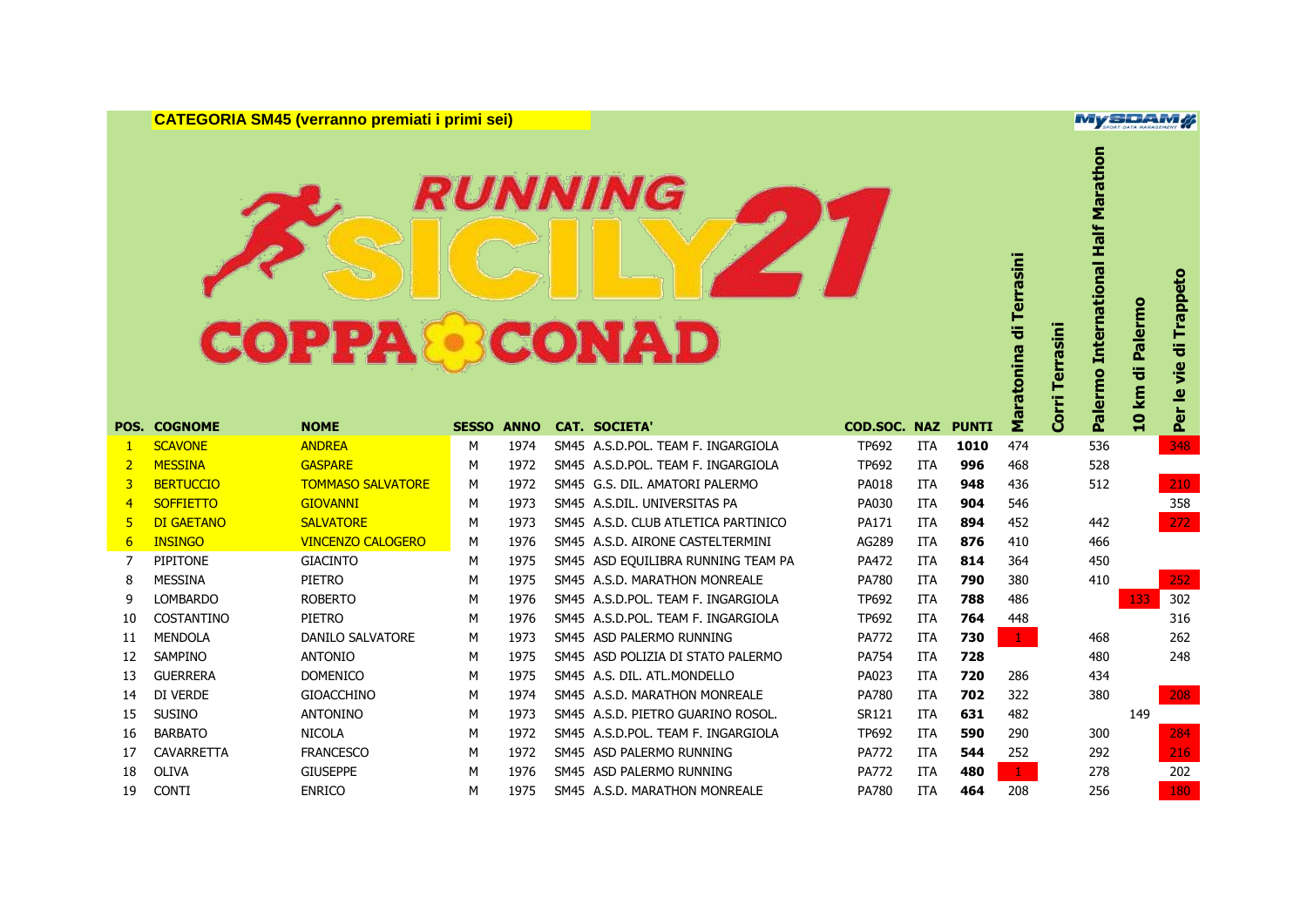|    | 20 PLESCIA      | <b>FULVIO</b>  | м | 1975 | SM45 GOOD RACE TEAM                 | PA782        | <b>ITA</b> | 443 |     | 75 | 368 |     |     |
|----|-----------------|----------------|---|------|-------------------------------------|--------------|------------|-----|-----|----|-----|-----|-----|
|    | 21 SEIDITA      | ANGELO         | м | 1975 | SM45 ASD PALERMO RUNNING            | <b>PA772</b> | <b>ITA</b> | 395 |     |    | 394 |     |     |
| 22 | SORRENTINO      | CALOGERO       | м | 1972 | SM45 A.S.D. MARATHON MONREALE       | <b>PA780</b> | <b>ITA</b> | 304 | 168 |    |     |     | 136 |
|    | 23 BADALA'      | <b>TOMMASO</b> | м | 1976 | SM45 A.S.D. CLUB ATLETICA PARTINICO | PA171        | ITA        | 169 |     | 61 |     |     | 108 |
| 24 | AMATO           | <b>SILVIO</b>  | м | 1976 | SM45 A.S.D. CLUB ATLETICA PARTINICO | PA171        | ITA        | 142 |     | 51 |     | 91  |     |
|    | 25 BUSCEMI      | <b>EUGENIO</b> | м | 1976 | SM45 ASD EQUILIBRA RUNNING TEAM PA  | PA472        | <b>ITA</b> | 126 |     |    |     | 125 |     |
| 26 | <b>SPECIALE</b> | <b>MICHELE</b> | м | 1975 | SM45 A.S.D. TRINACRIA PALERMO       | <b>PA592</b> | <b>ITA</b> | 114 | 24  |    | 64  |     | 50  |
| 27 | CARDONA         | <b>FABIO</b>   | м | 1976 | SM45 RUN CARD                       |              | ITA        | 56  |     |    |     | 43  |     |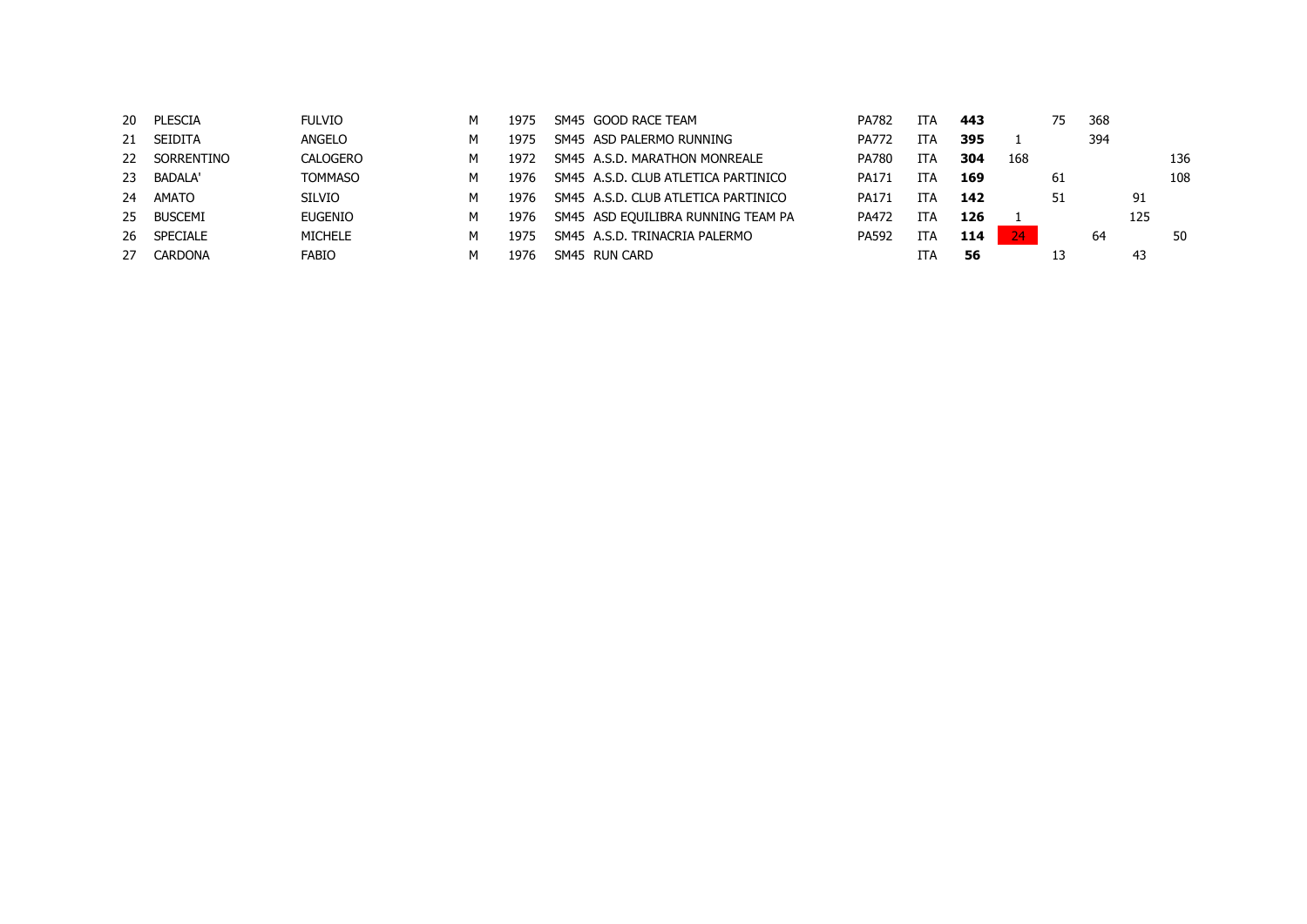**CATEGORIA SM50 (verranno premiati i primi sei)**

### **RUNNING COPPA CONAD**

**Palermo International Half Marathon** Maratonina di Terrasini **Maratonina di Terrasini** Palermo International **Per le vie di Trappeto 10 km di Palermo Corri Terrasini** Per le vie di **10 km Corri POS. COGNOME NOME SESSO ANNO CAT. SOCIETA' COD.SOC. NAZ PUNTI** PALADINO PIETRO M 1971 SM50 A.S.D.POL. TEAM F. INGARGIOLA TP692 ITA **1090** 532 558 356 ACIERNO MARCO M 1967 SM50 A.S.D. TRINACRIA PALERMO PA592 ITA **1030** 512 518 334 ABBATE MICHELE M 1968 SM50 ASD POLISPORTIVA PEGASO ATHLET PA766 ITA **960** 464 496 268 COSENTINO GASPARE M 1967 SM50 A.S.D. CLUB ATLETICA PARTINICO PA171 ITA **940** 456 484 290 NICOLOSI GIOVANNI M 1971 SM50 A.S.D. MARATHON MONREALE PA780 ITA **880** 534 346 LO VOI CLAUDIO M 1970 SM50 A.S. DIL. ATL.MONDELLO PA023 ITA **854** 390 464 MANGIONE CALOGERO M 1971 SM50 PODISTICA SALEMITANA TP642 ITA **846** 518 328 AMIRI ANTONIO M 1971 SM50 A.S.D. SPORTAMATORI PARTINICO PA524 ITA **818** 498 320 MARGERI FRANCESCO M 1970 SM50 A.S.D.POL. TEAM F. INGARGIOLA TP692 ITA **790** 492 298 GAMBINO CARLO M 1967 SM50 A.S.D. MARATHON MONREALE PA780 ITA **784** 476 308 BLANDINO FABIO M 1968 SM50 A.S.DIL. PALERMO H. 13,30 PA160 ITA **732** 340 392 DI VITA PIETRO M 1970 SM50 A.S.D.POL. TEAM F. INGARGIOLA TP692 ITA **726** 444 282 FIUMEFREDDO GIUSEPPE M 1971 SM50 A.S.D. MARATHON MONREALE PA780 ITA **710** 312 398 250 CONTE MAURIZIO M 1970 SM50 A.S.D. TRINACRIA PALERMO PA592 ITA **640** 302 338 LO CACCIATO PAOLINO M 1970 SM50 A.S.DIL. UNIVERSITAS PA PA030 ITA **610** 206 404 158 CAMMALLERI MARCO M 1971 SM50 A.S.D. ATLETICA CANICATTI AG463 ITA **604** 276 328 BERLIOZ MARCO M 1967 SM50 A.S. DIL. ATL.MONDELLO PA023 ITA **590** 282 308 ADAMO RENATO M 1967 SM50 PODISTICA SALEMITANA TP642 ITA **578** 312 266 SPATA ROBERTO M 1969 SM50 A.S.D. SPORTAMATORI PARTINICO PA524 ITA **554** 294 260

**MySDAM#** 

di Palermo

Trappeto

Marathon

Half I

Terrasini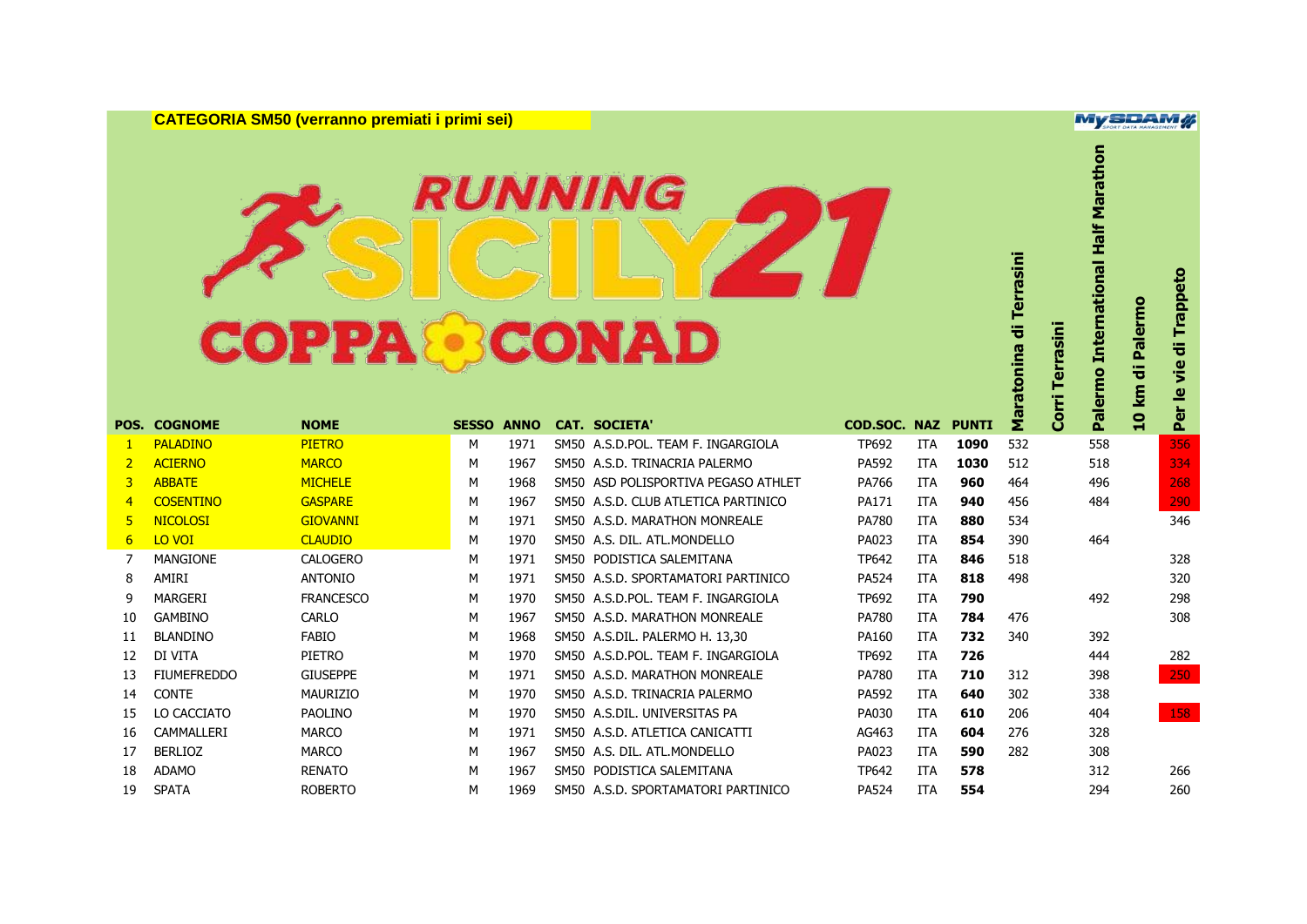| 20 | <b>SILENO</b>    | <b>FRANCESCO</b>   | М | 1968 | SM50 ASD PALERMO RUNNING             | <b>PA772</b> | ITA        | 442 |     | 54 | 388 |     |     |
|----|------------------|--------------------|---|------|--------------------------------------|--------------|------------|-----|-----|----|-----|-----|-----|
| 21 | <b>GIRGENTI</b>  | <b>DANILO</b>      | М | 1971 | SM50 ASD PALERMO RUNNING             | <b>PA772</b> | <b>ITA</b> | 432 | 348 |    | 60  |     | 84  |
| 22 | <b>BLUNDA</b>    | GIOVANNI FRANCESCO | м | 1970 | PODISTICA SALEMITANA<br>SM50         | TP642        | <b>ITA</b> | 394 |     | 84 |     | 138 | 256 |
| 23 | <b>ARENA</b>     | <b>ROBERTO</b>     | М | 1970 | SM50 A.S.D.POL. TEAM F. INGARGIOLA   | <b>TP692</b> | <b>ITA</b> | 390 | 310 |    |     | 80  |     |
| 24 | <b>RUSSO</b>     | <b>FORTUNATO</b>   | М | 1969 | SM50 A.S. DIL. POL. ATL. BAGHERIA    | PA021        | <b>ITA</b> | 386 | 152 |    | 234 |     |     |
| 25 | <b>MOCCIARO</b>  | <b>IGNAZIO</b>     | М | 1971 | SM50 A.S.D. PALERMO CITY RUNNERS     | PA768        | <b>ITA</b> | 380 | 166 |    | 214 |     |     |
| 26 | <b>PANTALEO</b>  | <b>SALVATORE</b>   | М | 1971 | SM50 A.S. DIL. ATL.MONDELLO          | PA023        | <b>ITA</b> | 338 |     | 72 | 266 |     |     |
| 27 | <b>PATTI</b>     | <b>ANTONINO</b>    | М | 1969 | SM50 ASD L.I.P.A. ATLETICA ALCAMO    | <b>TP152</b> | <b>ITA</b> | 286 | 194 |    |     |     | 92  |
| 28 | CARONIA          | <b>SALVATORE</b>   | М | 1968 | SM50 G.S. DIL. AMATORI PALERMO       | <b>PA018</b> | ITA        | 249 | 148 |    |     | 101 |     |
| 29 | DI PAOLA         | <b>GIUSEPPE</b>    | М | 1971 | SM50 A.S.D. PODISTICA PATTESE        | ME480        | <b>ITA</b> | 246 | 76  |    | 170 |     |     |
| 30 | <b>AMATO</b>     | <b>ANTONINO</b>    | М | 1971 | SM50 A.S.D. CLUB ATLETICA PARTINICO  | PA171        | ITA        | 243 |     | 77 |     |     | 166 |
| 31 | ALAMIA           | <b>ANGELO</b>      | М | 1971 | SM50 HYKKARA BIKE                    |              | ITA        | 206 | 140 |    |     |     | 66  |
| 32 | PELLERITO        | FABIO              | М | 1968 | SM50 ASD AGEX                        | <b>PA756</b> | <b>ITA</b> | 198 |     | 26 | 172 |     |     |
| 33 | <b>DIOGUARDI</b> | <b>FABRIZIO</b>    | М | 1970 | SM50 A.S.DIL. PALERMO H. 13,30       | PA160        | <b>ITA</b> | 83  |     | 29 | 54  |     |     |
| 34 | <b>RICCI</b>     | <b>RICCARDO</b>    | М | 1969 | SM50 ASD POLISPORTIVA PEGASO ATHLET  | PA766        | <b>ITA</b> | 71  |     | 41 |     |     | 30  |
| 35 | <b>RUSSO</b>     | <b>AUGUSTO</b>     | М | 1968 | ASD POLIZIA DI STATO PALERMO<br>SM50 | PA754        | <b>ITA</b> | 64  |     |    |     | 63  |     |
| 36 | <b>FERRUCCI</b>  | <b>ANTONINO</b>    | М | 1969 | SM50 PODISTICA SALEMITANA            | <b>TP642</b> | <b>ITA</b> | 18  |     | 4  |     |     | 14  |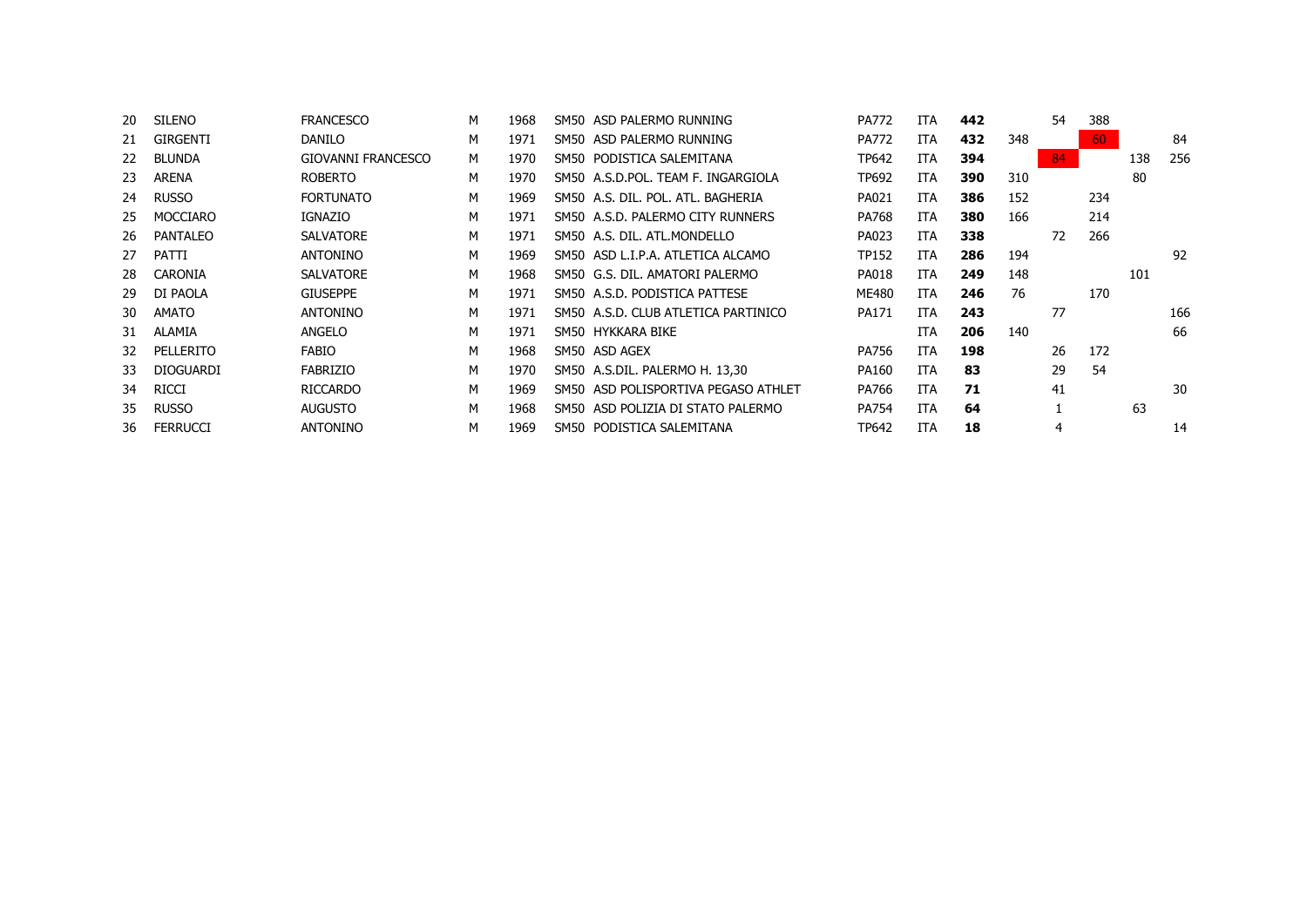**CATEGORIA SM55 (verranno premiati i primi tre)**

### **RUNNING COPPA CONAD**

**Palermo International Half Marathon** Maratonina di Terrasini **Maratonina di Terrasini** Palermo International **Per le vie di Trappeto 10 km di Palermo Corri Terrasini** Per le vie **10 km Corri POS. COGNOME NOME SESSO ANNO CAT. SOCIETA' COD.SOC. NAZ PUNTI** GERACI ANTONINO M 1965 SM55 A.S.D. SPORTAMATORI PARTINICO PA524 ITA **1044** 510 534 332 LO MONTE GIUSEPPE M 1963 SM55 ASD POLISPORTIVA PEGASO ATHLET PA766 ITA **890** 416 474 258 SANGHEZ ANTONINO M 1964 SM55 A.S.D. MARATHON MONREALE PA780 ITA **824** 386 438 234 VITRANO GIOVANNI M 1965 SM55 A.S.D. MARATHON MONREALE PA780 ITA **770** 428 302 342 CANNOVA MAURIZIO M 1962 SM55 G.S. DIL. AMATORI PALERMO PA018 ITA **768** 336 432 220 MAZZARA ALBERTO M 1962 SM55 A.S.D. TRINACRIA PALERMO PA592 ITA **730** 308 422 206 DI FALCO MARCO MARIA M 1966 SM55 A.S.DIL. UNIVERSITAS PA PA030 ITA **696** 324 372 GIUFFRE' VINCENZO M 1965 SM55 ASD AGEX PA756 ITA **640** 266 374 ALBANO GIOVANNI M 1966 SM55 A.S.D. MARATHON MONREALE PA780 ITA **538** 320 42 218 VASSALLO PAOLO M 1966 SM55 A.S.D. MARATHON MONREALE PA780 ITA **536** 248 288 178 MURATORE ANTONIO M 1963 SM55 G.S. DIL. AMATORI PALERMO PA018 ITA **514** 246 268 INTRAVAIA ALESSANDRO M 1966 SM55 A.S.D. MARATHON MONREALE PA780 ITA **506** 314 192 MERENDINO PIETRO M 1966 SM55 ASD POLISPORTIVA PEGASO ATHLET PA766 ITA **506** 268 238 LA MOTTA ANDREA M 1964 SM55 ASD L.I.P.A. ATLETICA ALCAMO TP152 ITA **438** 124 314 RIZZUTO PIETRO M 1965 SM55 A.S.D.POL. TEAM F. INGARGIOLA TP692 ITA **424** 242 182 PECORARO ROBERTO M 1963 SM55 ASD PALERMO RUNNING PA772 ITA **370** 96 274 DE CARO IGNAZIO M 1963 SM55 G.S. DIL. AMATORI PALERMO PA018 ITA **284** 88 196 RINAUDO VINCENZO M 1966 SM55 A.S.D. SPORTAMATORI PARTINICO PA524 ITA **269** 71 198 MESSINA VINCENZO M 1963 SM55 ASD PALERMO RUNNING PA772 ITA **247** 47 200

**MySDAM#** 

di Palermo

Trappeto

÷

Marathon

Half I

Terrasini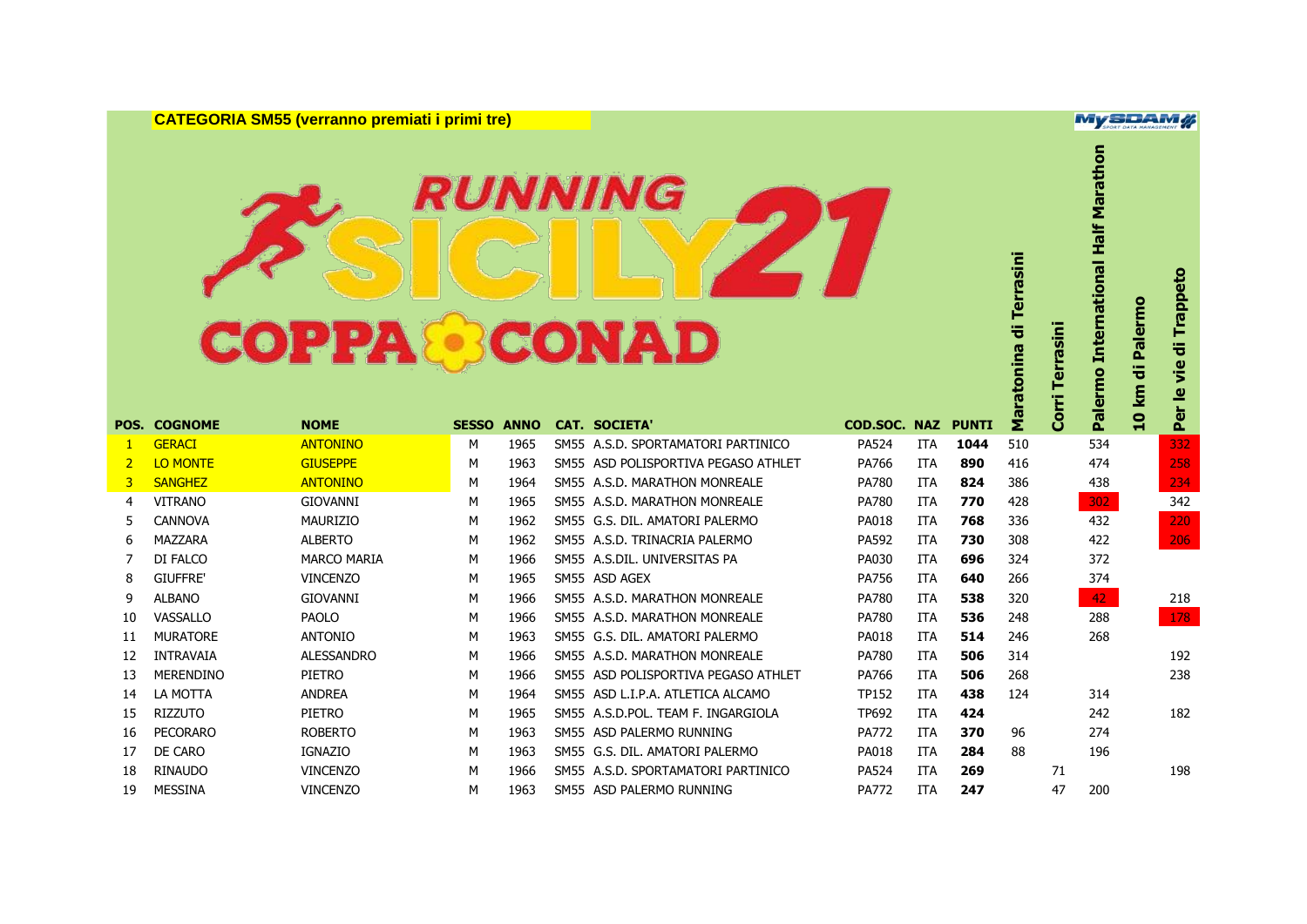| 20        | PIE <sup>-</sup><br>TRC |  | ∼м⊾<br>FRMC                                 | v oc | ÷ΙP   | 58. |  |  |
|-----------|-------------------------|--|---------------------------------------------|------|-------|-----|--|--|
| - -<br>2. |                         |  | <b>SM5</b><br>ι ΡΔΙ<br>$\ddot{\phantom{1}}$ | DΛ   | . $P$ |     |  |  |

| <b>CATEGORIA SM60 (verranno premiati i primi tre)</b> |                     |                   |              |             |  |                                     |                              |                          |      |                         |                  | MySDAM                                        |                            |                           |
|-------------------------------------------------------|---------------------|-------------------|--------------|-------------|--|-------------------------------------|------------------------------|--------------------------|------|-------------------------|------------------|-----------------------------------------------|----------------------------|---------------------------|
|                                                       |                     | <b>COPPA&amp;</b> |              |             |  | RUNNING<br><b>RCONAD</b>            |                              |                          |      | Maratonina di Terrasini | rrasini<br>Corri | <b>International Half Marathon</b><br>Palermo | di Palermo<br><b>10 km</b> | di Trappeto<br>Per le vie |
|                                                       | <b>POS. COGNOME</b> | <b>NOME</b>       | <b>SESSO</b> | <b>ANNO</b> |  | <b>CAT. SOCIETA'</b>                | <b>COD.SOC. NAZ PUNTI</b>    |                          |      |                         |                  |                                               |                            |                           |
| -1                                                    | <b>CARUCCIO</b>     | <b>IGNAZIO</b>    | М            | 1960        |  | SM60 PODISTICA SALEMITANA           | <b>TP642</b>                 | <b>ITA</b>               | 1014 | 490                     |                  | 524                                           |                            | 324                       |
| $\overline{2}$                                        | <b>FALLETTA</b>     | <b>ANGELO</b>     | м            | 1961        |  | SM60 A.S.DIL. UNIVERSITAS PA        | PA030                        | <b>ITA</b>               | 838  | $\mathbf{1}$            |                  | 526                                           |                            | 312                       |
| 3                                                     | <b>PIZZO</b>        | <b>ANTONIO</b>    | М            | 1961        |  | SM60 A.S. DILETT. POL. MARSALA DOC  | <b>TP516</b>                 | <b>ITA</b>               | 674  | 328                     |                  | 346                                           |                            |                           |
| 4                                                     | LO IACONO           | <b>LEONARDO</b>   | М            | 1959        |  | SM60 A.S.D. CLUB ATLETICA PARTINICO | PA171                        | <b>ITA</b>               | 560  | 338                     |                  |                                               | 135                        | 222                       |
| 5                                                     | <b>BLUNDA</b>       | <b>ANTONINO</b>   | M            | 1959        |  | SM60 ASD L.I.P.A. ATLETICA ALCAMO   | TP152                        | <b>ITA</b>               | 336  | 58                      |                  | 238                                           |                            | 98                        |
| 6                                                     | <b>CASTELLI</b>     | <b>FRANCESCO</b>  | М            | 1959        |  | SM60 A.S.D.POL. TEAM F. INGARGIOLA  | TP692                        | <b>ITA</b>               | 326  | 162                     |                  |                                               |                            | 164                       |
| 7                                                     | <b>ASARO</b>        | <b>GIUSEPPE</b>   | м            | 1959        |  | SM60 A.S. DILETT. G.S.ATL.MAZARA    | <b>TP400</b>                 | <b>ITA</b>               | 273  | 142                     |                  |                                               | 131                        |                           |
| 8                                                     | <b>BARRALE</b>      | <b>MICHELE</b>    | М            | 1961        |  | SM60 A.S.D. SPORTAMATORI PARTINICO  | <b>PA524</b>                 | <b>ITA</b>               | 259  |                         | 65               |                                               |                            | 194                       |
| 9                                                     | <b>SETTEGRANA</b>   | <b>GIUSEPPE</b>   | М            | 1958        |  | SM60 A.S.DIL. UNIVERSITAS PA        | PA030                        | <b>ITA</b>               | 151  | 38                      |                  |                                               | 113                        |                           |
| 10                                                    | <b>GARIFFO</b>      | <b>ALESSANDRO</b> | М            | 1957        |  | SM60 A.S.D. TRINACRIA PALERMO       | PA592                        | <b>ITA</b>               | 148  | 94                      |                  |                                               |                            |                           |
|                                                       |                     |                   |              |             |  |                                     |                              |                          |      |                         |                  |                                               |                            | 54                        |
| 11                                                    | <b>LUCCI</b>        | <b>GIUSEPPE</b>   | М            | 1958        |  | SM60 ASD PALERMO RUNNING            | <b>PA772</b><br><b>PA772</b> | <b>ITA</b><br><b>ITA</b> | 117  | $\mathbf{1}$            | 23               | 116                                           |                            |                           |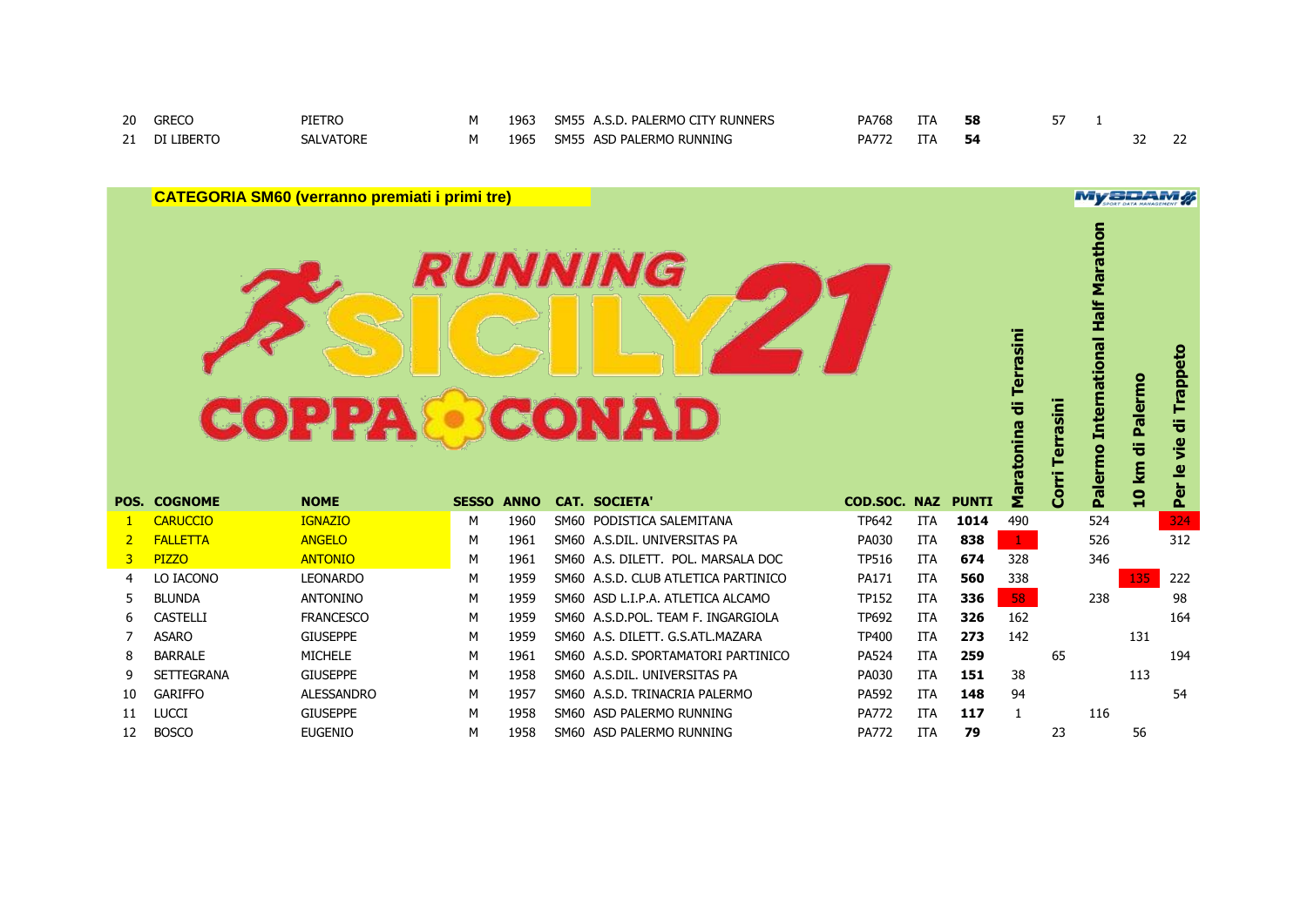**CATEGORIA SM65 (verranno premiati i primi tre)**

## **RUNNING COPPA CONAD**

|    | <b>POS. COGNOME</b> | <b>COPPA</b><br><b>NOME</b> | <b>SESSO</b> | <b>ANNO</b> |      | <i><b>RUNNING</b></i><br><b>BCONAD</b><br><b>CAT. SOCIETA'</b> | COD.SOC. NAZ |            | <b>PUNTI</b> | Terrasini<br>튱<br>tonina<br>ទឹ | rasini<br><b>Corri</b> | Marath<br>national Half<br>Inter<br>Palermo | Palermo<br>10 km di | Trappeto<br>등<br><u>je</u><br>₾<br>Per |
|----|---------------------|-----------------------------|--------------|-------------|------|----------------------------------------------------------------|--------------|------------|--------------|--------------------------------|------------------------|---------------------------------------------|---------------------|----------------------------------------|
|    |                     |                             |              |             |      |                                                                |              |            |              |                                |                        |                                             |                     |                                        |
|    | <b>LO VERDE</b>     | <b>GIUSEPPE</b>             | м            | 1955        | SM65 | ASD POLISPORTIVA PEGASO ATHLET                                 | PA766        | <b>ITA</b> | 632          |                                |                        |                                             |                     |                                        |
|    |                     |                             |              |             |      |                                                                |              |            |              | 406                            |                        |                                             |                     | 226                                    |
|    | <b>LANTIERI</b>     | <b>ETTORE</b>               | м            | 1954        |      | SM65 ASD POLISPORTIVA PEGASO ATHLET                            | PA766        | <b>ITA</b> | 506          | 284                            |                        | 222                                         |                     | 172                                    |
| 3. | LO IACONO           | <b>IGNAZIO</b>              | м            | 1955        |      | SM65 A.S.D. MARATHON MONREALE                                  | <b>PA780</b> | <b>ITA</b> | 276          |                                |                        | 180                                         |                     | 96                                     |
| 4  | <b>BILLECI</b>      | GIOVANNI                    | м            | 1955        |      | SM65 A.S.D. TRINACRIA PALERMO                                  | PA592        | <b>ITA</b> | 256          | 130                            |                        |                                             |                     | 126                                    |
| 5  | <b>TRIONE</b>       | <b>SALVATORE</b>            | М            | 1953        |      | SM65 G.S. DIL. AMATORI PALERMO                                 | <b>PA018</b> | <b>ITA</b> | 183          |                                | 39                     | 144                                         |                     |                                        |

#### **MySDAM#**